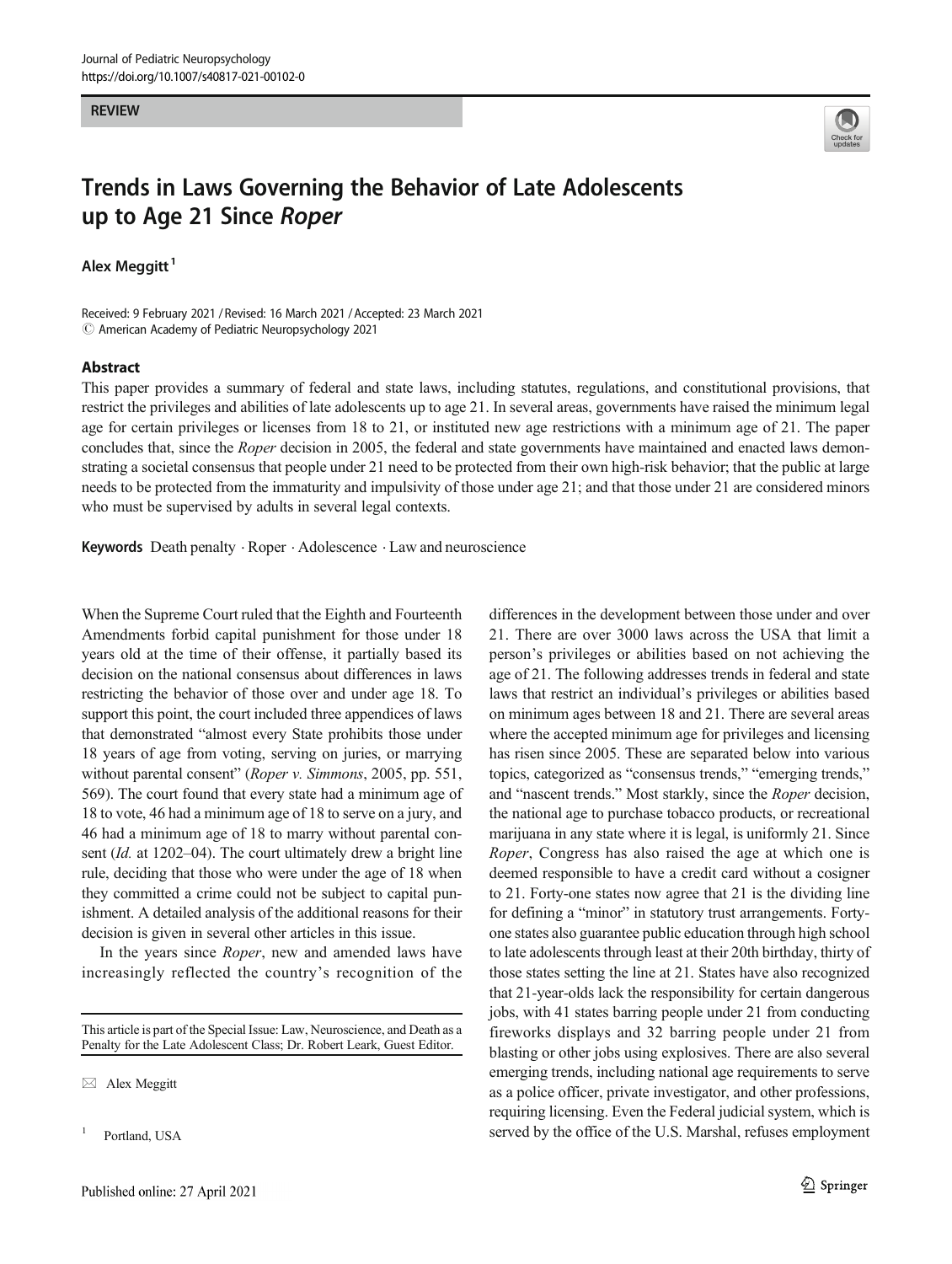as a marshal to those under age 21. Finally, other developments show that legislators have used neuroscience about late adolescent brain development as the basis for an age minimum for motorcycle helmet law, that the age for who is considered a "juvenile" in the criminal justice system has been rising since 2005, and also that legislatures have resisted attempts to lower ages for state legislative office.

These laws serve multiple purposes. Many of them are designed to protect persons under 21 from engaging in behavior known to be detrimental to their future development, such as the use of alcohol and other drugs, creating unsurmountable debt from credit card spending, or engaging in high-risk behaviors without adequate forethought. Others are designed to protect them from predation by unscrupulous marketers and to extend other protections to them such as allowing them to be in foster care up to age 21 and the right to receive a free appropriate public education. Most, however, seem to be designed to protect the general public from their immature judgment, rashness, and impulsivity, e. g., laws restricting gun purchases, not allowing them to drive commercial vehicles across state lines, and be a weapon-carrying public safety officer, yet, to date, their judgment has been deemed sufficient to allow them to be put to death as a punishment for the exercise of these same judgmental flaws.

# Sources of Law

There are three primary sources of law examined to measure the trends in age restrictions cited below: constitutions, statutes, and regulations. The US government, and each of the 50 states, has its own constitution that acts as a foundational document, describing the jurisdiction's system of government and guaranteeing certain fundamental rights. Statutes are laws enacted by a legislative body, such as the United States Congress or analogous state bodies (Black's Law Dictionary). Regulations are rules with legal force created by an administrative agency (Id.) Agencies are created by statute, conferring upon an agency the ability to make rules within certain areas.

While the United States Constitution leaves many powers to the states, there are areas where federal law necessarily controls states' abilities to make law. For one prominent example, states cannot violate the fundamental rights guaranteed by the Constitution (U.S. Const. amend. XIV, § 1). Most relevant to the laws discussed below is the federal government's ability to create laws regarding interstate commerce, giving federal law final say over business that crosses state lines, from commercial trucking to the purchase of firearms (U.S. Const. Art. I, § 8, cl. 3).

The laws presented throughout this article were identified first through searches on the Westlaw legal database. Legislatures or agencies change age provisions in laws in three ways: changing the specific age requirement, such as raising a minimum from 18 to 21; instituting a specific age

requirement where there previously was none; or instituting a new law with an age requirement. Changes in laws between 2005 and now were verified by the amending legislation on Westlaw and through individual states' public legislative web sites. In the case of state and federal regulations, any changes were identified by comparing the current version of the regulation with its 2005 equivalent, either in exact citation or in subject matter, through Westlaw.

# Consensus Trends

## Substances

Congress raised the national drinking age from 18 to 21 years in 1984 (National Drinking Age Minimum Act, 23 U.S.C. § 158). Since the time of Roper, two other major recreational substances subject to government restriction, tobacco and marijuana, have also had their age minimums increased. In 2019, after several years of individual states raising the minimum age to purchase tobacco to 21, Congress mandated that age minimum across the entire county. Further, in every state to legalize recreational marijuana, which first happened in Colorado and Washington in 2012, the minimum age to purchase and use the drug is 21.

## **Tobacco**

On December 20, 2019, President Trump signed a federal spending bill that included a provision raising the age to purchase tobacco products nationally from 18 to 21 (Consolidated Appropriations Act, 2020, H.R. 1158, 116th Congress, Dec. 20, 2019). This federal legislative action followed a 4-year trend of state legislatures raising the age required to purchase tobacco, almost uniformly to 21. In total, 22 states raised the age to purchase tobacco above 18, and 19 of those states raised the age to 21.

Before the 2019 federal legislation, 19 states and the District of Columbia had raised the age of tobacco purchase to 21. The first state to raise its age requirement to 21 was Hawaii in 2015 (2015 Hawaii Laws Act 122 (SB 1030)). California and the District Columbia followed in 2016 (2016 Cal Legis Serv 2nd Ex Sess Ch 8 (SB 7), 2016 District of Columbia Laws 21-191 (Act 21-545)). Maine, New Jersey, and Oregon followed suit in 2017 (2017 Me Legis Serv Ch 308 (SP 391) (LD 1170) (2017 NJ Sess Law Serv Ch 118 (SENATE 359)), 2017 Oregon Laws Ch 701 (SB 754)). In 2018, Massachusetts also raised the age to 21 (2018 Mass Legis Serv Ch 157 (HB 4486)).

In 2019, an additional 13 states followed the trend in raising the age to 21: Arkansas (2019 Arkansas Laws Act 580 (HB 1565)), Connecticut (2019 Conn Legis Serv PA 19-13 (HB 7200)), Delaware (2019 Delaware Laws Ch 10 (SB 25)),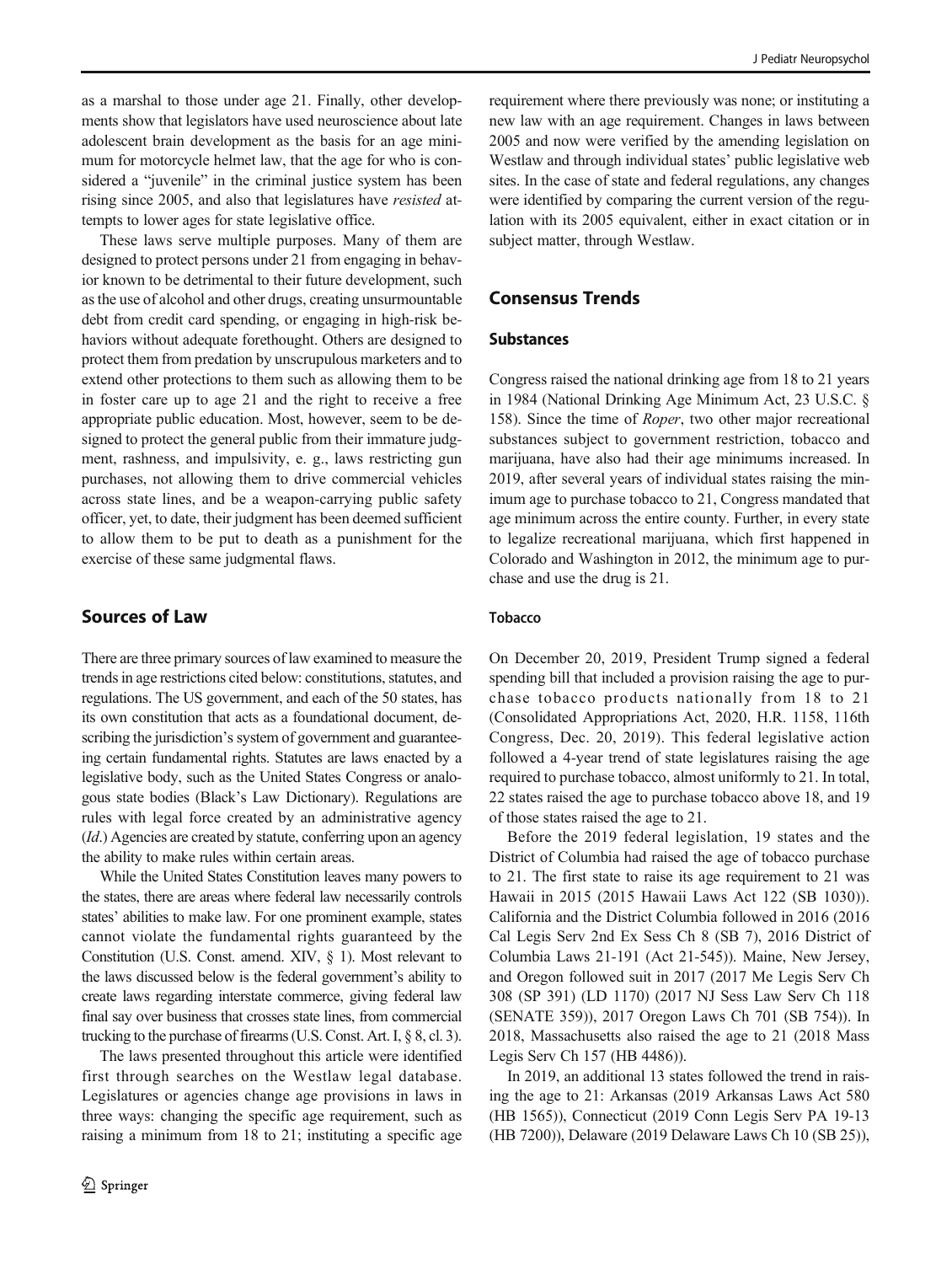Illinois (2019 Ill Legis Serv PA 101-2 (HB 345)), Maryland (2019 Maryland Laws Ch 396 (HB 1169)), New York (2019 NY SB S2833), Ohio (Appropriations, Fiscal Year State Budget—2020–2021, 2019 Ohio Laws File 10 (Am. Sub. H.B. 166)), Pennsylvania (2019 Pa. Legis. Serv. Act 2019- 111 (S.B. 473)), Texas (2019 Tx SB 21), Utah (2019 Utah Laws Ch 232 (HB 324)), Vermont (2019 Vermont Laws No 27 (S 86)), Virginia (2019 Virginia Laws Ch 90 (HB 2748)), and Washington (2019 Wash Legis Serv Ch 15 (HB 1074)).

Prior to 2019, an additional three states set a minimum age of 19 to purchase tobacco products: Alabama and Alaska set that minimum prior to 2005 (Ala Code §§ 28-11-2, 13A–12– 3, Alaska Stat § 11.76.105). Nebraska raised the age to 19 in 2019 (2019 Nebraska Laws LB 149). A few states had previous restrictions on people under 21 being involved in activities related to tobacco. Nevada prohibited smoking in indoor places that admit patrons under 21 (2006 Nev Ballot Question No 5). Maine required those who sell cigarettes be over 21 (Me Stat tit 22, § 1555-B). Oregon required patrons be 21 to enter a smoke shop or cigar bar (2011 Oregon Laws Ch 601 (HB 2726), 2008 OAR 333-015-0030).

#### Marijuana

After the November 2020 elections, 15 states now have legalized recreational use of marijuana. All states to legalize recreational marijuana have instituted a minimum age for purchase and use of 21 years.

Eleven states and District of Columbia legalized recreational marijuana before 2020.

The first states to do so were Washington (WA Initiative 502, 2012) and Colorado (C.R.S.A. Const. Art. 18, § 16) in 2012. In 2014, Alaska followed (2014 Alaska Laws Initiative Meas 2 (Bal Meas 2)). Oregon voters passed their recreational marijuana legalization ballot measure in 2015 (2015 Oregon Laws Ch 1 (BM 91)). In 2016, California and Nevada also legalized recreational marijuana through ballot measure, and the Massachusetts legislature passed a law legalizing personal use of marijuana (2016 Cal Legis Serv Prop 64; Regulation 2016 initiative petition, Nevada Ballot Question No 2, § 2, eff. Jan. 1, 2017; 2016 Mass. Legis. Serv. Ch. 334 (H.B. 3932)). In 2018, Michigan legalized recreational marijuana for those over 21 through a ballot initiative, while Maine and Vermont legalized through their legislature (2018 MI Initiated Law 1, 2018 Me Legis Serv Ch 409 (HP 1199) (LD 1719)), 2018 Vermont Laws No 86 (H 511)). In 2019, the Illinois legislature also passed a law requiring legalization for those over 21 (2019 Illinois HB 1438). The residents of Washington, D.C., voted for legalization in 2014 (Initiative 71 (2014)).

The consensus that legal recreational marijuana should only be available to those 21 or older held in 2020, as four more states passed legalization laws. Those states were Arizona (Proposition 207 (2020)), Montana (Initiative 190 (2020)), New Jersey (Public Question 1 (2020), and South Dakota (Constitutional Amendment A (2020)).

### Other Drugs

Only Oregon has passed statewide legislation legalizing another drug. In 2020, Oregon voters also passed Measure 109, which legalized therapeutic use of the Schedule I drug psilocybin and "allows a client who is at least 21 years of age to purchase, possess, consume, and experience the effects of psilocybin at a licensed psilocybin service center during a psilocybin administration session with a licensed psilocybin service facilitator" (Explanatory Statement, 2020 Oregon Voter's Guide). One of the arguments in favor, filed by retired Clackamas County Sheriff's Office Sergeant Paul J. Steigleder II, pointed out the protections written into the measure included "minors under the age of 21 will not be eligible for this therapy" (Arguments in Favor of Ballot Measure 109, 2020 Oregon Voter's Guide).

### Commercial Transportation

Under federal law, and since before 2005, a person must be at least 21 years old to drive a commercial vehicle in interstate commerce (49 CFR §§ 391.11, 390.3(f), 391.2). Any person operating a commercial vehicle across states lines must be at least 21.

Due to the federal regulation, any state permitting a person under 21 to drive a commercial vehicle can only do so within the state's boundaries. In 2019, the Alabama legislature instituted one of the only recent laws to lower an age from 21 by enacting a statute allowing those between ages 18 and 21 to operate a commercial vehicle within the state (Ala. Code 1975 § 32-6-49.40). That law is explicitly premised on economic need, stating "that current economic conditions are such that the number of individuals willing and qualified to operate commercial vehicles is insufficient in relation to the volume of freight available" (Id.).

### Credit Cards

In another example of the broad implications of federal law, in 2009, Congress passed a law barring anyone under 21 to obtain a credit card without a cosigner (15 USC §§ 1637(c)(8)  $&$ (p), added through Pub L 111-24, § 3, 123 Stat 1734 (2009)). Practically, because credit card companies necessarily operate across state lines, this federal age restriction on obtaining a credit card affected any late adolescent in the county. Following the passage of this statute, the Illinois legislature followed suit, altering its statute allowing issuance of a credit card without a cosigner, guarantor, or joint applicant, raising the age from 18 to 21 in 2010 (815 Ill Comp Stat § 140/7.2, amended by PA 96-1193, § 10).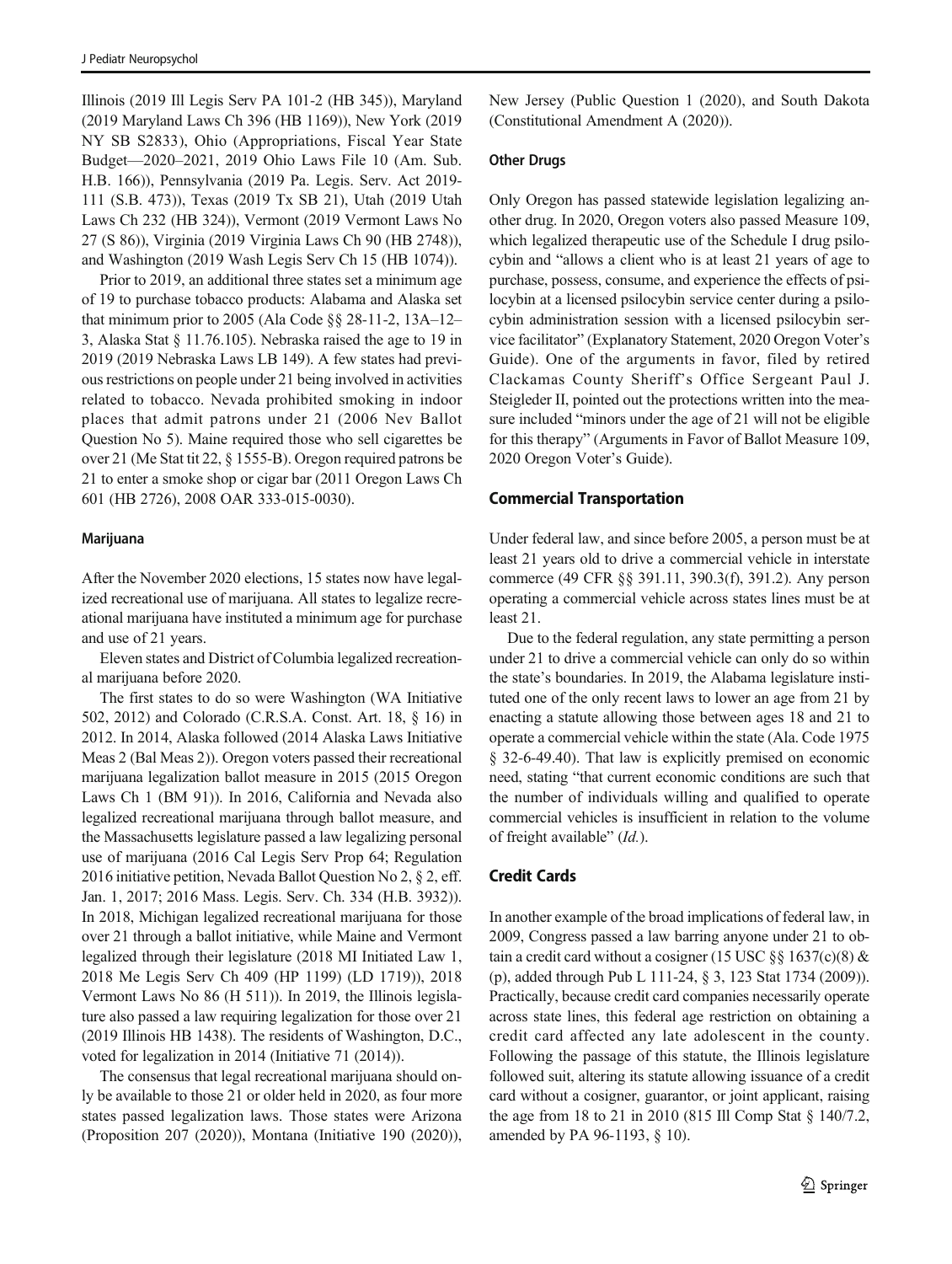#### Foster Care

In 2008, the federal statutory scheme that pays grant money to states for child welfare services expanded the definition of a foster age "child" to include those up to age 21, at states' discretion (42 USC § 675(8)(B)(iii), Pub L 110-351, 122 Stat 3949 (2008)). Several states have expanded the age of a "child" to 21 for foster care or other social services since 2005. Maine increased the statutory age to qualify as a "child" in children's shelters and residential care facilities from 18 to 21 in 2007 (Me Stat tit 22, §8101, 2007 Me Legis Serv Ch 324 (HP 1254)). In 2014, Wisconsin also raised the age at which a person is considered a "child" for certain child welfare services (Wis Stat § 48.57, 2013- 2014 Wisc Legis Serv Act 334 (2013 SB 451)). Florida raised the age defining a "child" for the purpose of certain adoption assistance payments from 18 to 21 in 2018 (Fla Stat § 409.166, 2018 Fla Sess Law Serv Ch 2018-103 (CSCSHB 1079)).

States have demonstrated a broad recognition that someone under 21 lacks qualification to act as a foster parent, and thirtyfour states explicitly require a person to be 21 to act as a foster parent. The states requiring a foster parent be 21 are Alaska (7 Alaska Admin Code 50.200), Arizona (Ariz Admin Code § R21-6-403), Arkansas (Arkansas DHS Pub-22), Florida (Fla Admin Code Ann r 65C-13.030), Idaho (Idaho Admin Code r 16.06.02.402), Illinois (89 Ill Admin Code 402.12), Indiana (465 Ind Admin Code 2-1.5-3), Iowa (Iowa Admin Code r 441-113.12(237)), Kansas (Kan Admin Regs 30-47-3), Kentucky (922 Ky Admin Regs 1:310), Louisiana (La Admin Code tit 67, Pt V, § 7315), Maine (10-148 Me Code R Ch. 16, § 9), Maryland (Md Code Regs 07.02.25.04), Minnesota (Minn R 2960.3060), Mississippi (Miss DHS DFCS Regs § F.II.A), Missouri (13 Mo Code Regs 35- 60.030), Nevada (Nev Admin Code 424.260), New Hampshire (NH Code R He-C 6446.04), New York (18 NY Comp Codes R & Regs 443.2), North Carolina (10A NC Admin Code 70E.1104), North Dakota (ND Admin Code § 75-03-14-01), Ohio (Ohio Admin Code 5101:2107-02), Oklahoma (Okla Admin Code 340:110-5-58), Oregon (OAR 411-346-0150), Pennsylvania (55 Penn Cons Stat § 3700.62), Rhode Island (214 RI Code R 10-00-1.17), South Carolina (SC Code Ann Regs 114-550), Texas (26 Tex Admin Code § 749.2403), Utah (Utah Admin Code R501-12), Vermont (Vt Admin Code 12-3-501:20), Virginia (22 Va Admin Code 40- 141-30), Washington (Wash Admin Code 110-148-1365), West Virginia (WV Code R § 78-2-13), and Wyoming (Wyo Code R 049.0029.5 § 7, Wyo Code R 049.0029.6 § 7).

Of those thirty-four, five states have raised the age or adopted the age qualification since 2005. Iowa's regulation raised the age for foster parent eligibility from 18 to 21 between 2005 and 2019. Delaware adopted the minimum age requirement of 21 in 2013 (9 Del Admin Code 201-39.0). Indiana, Louisiana, and Texas did not have regulations about foster parent age qualifications in 2005.

A further four states have similar qualifications related to foster care. Colorado requires a person be 21 to be a "foster home provider" (12 Colo Code Regs 2509-8:7.708.7). Connecticut specifies an age minimum of 21 to be a nonrelative foster parent (Conn Gen Stat § 17a-114). South Dakota requires a person be 21 to qualify as a "family foster care provider" (SD Admin R 67:42:05:06). Wisconsin requires a person be 21 to operate a foster home (Wis. Adm. Code § DCF 56.05).

In addition, Nebraska requires a foster parent be 19 years old (474 Neb Admin Code Ch. 6, § 003.25C).

This recognition that a person should be at least 21 to be responsible to care for other people has also emerged in other fields. For example, several states have instituted a minimum age of 21 to serve as manager of nursing homes or assisted living facilities: Florida (Fla Admin Code r 59A-36.010), Idaho (Idaho Code § 54-1605), Ohio (Oh St 4751.20), Louisiana (La Admin Code tit 46, Pt XLIX, § 503), Maryland (Md Code Ann, Health Occ § 9-302), Massachusetts (Mass Gen Laws ch 19D § 15), Missouri (Mo Rev Stat § 344.030), New York (NY Pub Health Law § 2896-c), Oklahoma (Okl. Admin Code 490:10-1-2.1), Nebraska (Neb Rev Stat § 38-2423), Utah (Utah Admin Code R432-270), and Wyoming (Wyo Code R 048.0003.12 § 6, manager of assisted living facility).

Of those, Maryland raised the age from 18 to 21 in 2008 (2008 Maryland Laws Ch 84 (HB 697), amending). This bill was passed with the sole "purpose of altering the minimum age for licensure as a nursing home administrator" (Id.). Ohio and Nebraska also instituted their age requirements for a provisional nursing home administration license after 2005 (2005 Neb Rev Stat § 71–4707, 2005 Okl. Admin Code 490:10-1- 2.1).

## Uniform Transfer to Minors

The Uniform Transfer to Minors Act is a "statutory form of trust or guardianship" that allows a custodian to manage property for the benefit of a minor (Peterson, [1995\)](#page-13-0). When the minor reaches the statutorily defined age, property remaining in the custodianship is then distributed to the minor. This model legislation was created in 1983 as a revised version of a previous statute governing gifts to minors. Currently, 41 states have adopted this statutory scheme to define a "minor" as under age 21. Two of those states have done so since 2005. At this time, only one state, South Carolina, does not have a Uniform Transfer to Minors statute.

The following states have adopted the statute to define "adult" as having attained age 21 and "minor" as under 21: Alabama (Ala Code § 35-5A-2), Arizona (Ariz Rev Stat Ann § 14-7651), Arkansas (Ark Code Ann § 9-26-201), Colorado (Colo Rev Stat § 11-50-121), Connecticut (Conn Gen Stat § 45a-557a), Delaware (Del Code Ann tit 12 § 4501), Florida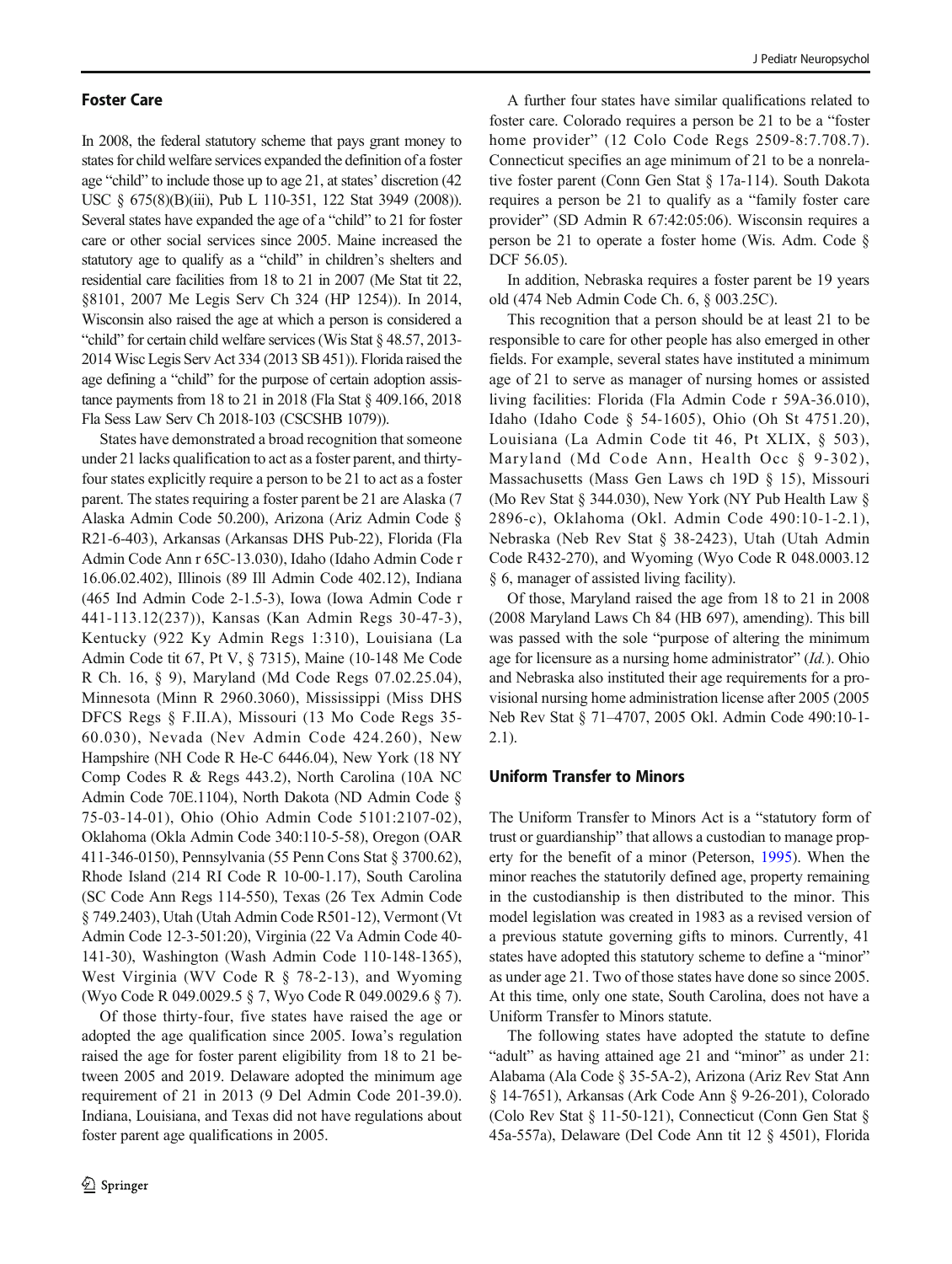(Fla Stat § 710.102), Georgia (Ga Code Ann § 44-5-111), Hawaii (Haw Rev Stat § 553A-1), Idaho (Idaho Code § 68- 801), Illinois (760 Ill Comp Stat § 20/2), Indiana (Ind Code § 30-2-8.5-1), Iowa (Iowa Code Ann § 565B.1), Kansas (Kan Stat Ann § 38-1702), Maryland (Md Code Ann, Est and Trusts § 13-301), Massachusetts (Mass Gen Laws ch 201A § 1), Minnesota (Minn Stat § 527.21), Mississippi (Miss Code Ann § 91-20-3), Missouri (Mo Rev Stat § 404.007), Montana (Mont Code Ann § 72-26-502), Nebraska (Neb Rev Stat § 43- 2702), New Hampshire (NH Rev Stat Ann § 463-A:1), New Jersey (NJ Stat Ann § 46:38A-2), New Mexico (NM Stat Ann § 46-7-12), New York (NY Est Power & Trusts § 7-6.1), North Carolina (NC Gen Stat § 33A-1), North Dakota (ND Cent Code § 47-24.1-01), Ohio (Ohio Rev Code Ann § 5814.01), Oklahoma (Okla Stat tit 58 § 1202), Oregon (ORS 126.805), Pennsylvania (20 Penn Cons Stat § 5301), Rhode Island (RI Gen Laws § 18-7-2), South Carolina (SC Code Ann § 63-5-510), Tennessee (Tenn Code Ann § 35-7-102), Texas (Tex Prop Code Ann § 141.002), Utah (Utah Code Ann § 75- 5a-102), Vermont (Vt Stat Ann tit 14 § 3211), Washington (Wash Rev Code § 11.114.010), West Virginia (W Va Code § 36-7-1), Wisconsin (Wis Stat  $\S$  54.854(1)), and Wyoming (Wyo Stat Ann § 34-13-114).

Vermont enacted its statute in 2015, raising the age defining a "minor" for such transfer arrangements from 18 to 21 (2015 Vermont Laws No 7 (H 23)). Ohio added its statute in 2006 (2006 Ohio Laws File 128 (Sub HB 416)).

## Guaranteed Public Education

Federal law, the Individuals with Disabilities Education Act (IDEA) specifically, guarantees a free appropriate public education to all handicapped persons through the age of 21 (20 U.S.C.  $\S$  1412(a)(1)(A)). At the state level, 30 states guarantee free public education to all students through completion of high school until age 21, with an additional two providing that guarantee beyond 21, and nine providing education up to age 20.

The thirty states that guarantee a free public education through high school up to age 21 are Alabama (Ala Const Ar. XIV, § 256), Arizona (Az Const Art 11, § 6), Arkansas (Ar Const Art 14, § 1), California (Cal Educ Code § 46300.1), Colorado (Colo Rev Stat § 22-1-102), Connecticut (Conn Gen Stat § 10-186), Idaho (Idaho Code § 33-201), Illinois (105 Ill Comp Stat § 5/26-2), Iowa (Iowa Code Ann § 282.1), Kentucky (Ky Rev Stat Ann § 158.100), Louisiana (La Stat Ann § 17:221.3), Maryland (Md Code, Educ § 7-101), Massachusetts (Mass Gen Laws ch 71B § 1, defining "school age child" as ages 3 through 21), Minnesota (Minn Stat § 120A.20), Mississippi (Miss Code Ann § 37-45-1), Missouri (Mo Rev Stat § 160.051), Nebraska (Neb Const Art VII, § 1), New Hampshire (NH Rev Stat Ann § 189:1-a), New Mexico (NM Stat Ann § 22-8-2), New York (NY Educ § 3202), North Carolina (NC Gen Stat § 115C-1), North Dakota (ND Cent Code § 15.1-06-01), Ohio (Ohio Rev Code Ann § 3313.64), Oklahoma (Okla Stat tit 70 § 1-114), Oregon (ORS 339.115), Pennsylvania (24 Penn Cons Stat § 13-1301), South Carolina (SC Code Ann § 59-63-20), South Dakota (SD Codified Laws § 13-28-5), Washington (Wash Rev Code Ann § 28a.225.160), West Virginia (W Va Code § 18-5-15), and Wyoming (Wyo Stat Ann § 21-4-301).

Two states guarantee public education for a longer time. In 2007, Texas raised the age for guaranteed education from 21 to 26 years old (Tex Educ Code Ann § 25.001, 2007 Tex Sess Law Serv Ch 850 (HB 1137)), and Indiana has guaranteed education through age 22 since before 2005 (Ind Code § 20-  $21-1-6$ ).

A further nine states guarantee public education through age 20. Those states are Alaska (Alaska Stat § 14.03.070), Delaware (Del Code Ann tit. 14 § 202), Georgia (Ga Code Ann § 20-2-150), Hawaii (Haw Rev Stat § 302A-1134), Maine (Me Stat tit 20, § 5201), Michigan (Mich Comp Laws § 388.1606), New Jersey (NJ Stat Ann § 18A:38-1), Virginia (Va Code Ann § 22.1-1), and Wisconsin (Wis Const Art.  $X$ ,  $\S$  3). Of those, Hawaii raised the age guarantee from 18 in 2010 (2010 Hawaii Laws Act 163 (HB 2077)). The statute previously provided that no one over the age of 18 would be admitted to tenth grade; it now provides that no one over the age of 20 on the first day of the school year is eligible to attend public school.

Of the remaining states, Montana guarantees education through age 19 (Mont Code Ann § 20-5-101), and Kansas, Florida, and Tennessee have no age-based guarantee of free public education.

# Fireworks Displays

Forty-one states require a person be at least 21 years old to operate a fireworks display, with four states raising the minimum age from 18 to 21 since 2005, and an additional seven states instituting the age requirement for the first time in the same period. Many states have established these age limits through adoption of the International Fire Code (IFC), a set of international industry standards for fire prevention and fire protection systems (Int'l Fire Code, [https://codes.iccsafe.org/](https://codes.iccsafe.org/content/IFC2018) [content/IFC2018\)](https://codes.iccsafe.org/content/IFC2018), or through adoption of model codes from the National Fire Prevention Association (NFPA), an American organization that also provides model codes for fire safety (NFPA, [https://www.nfpa.org/Codes-and-](https://www.nfpa.org/Codes-and-Standards)[Standards](https://www.nfpa.org/Codes-and-Standards)).

The 41 states with a minimum age of 21 to conduct fireworks displays are Alabama (Ala Code § 8-17-231), Alaska (13 Alaska Admin Code 50.025, adopting IFC 5601), Arizona (Ariz Admin Code § R4-36-310, adopting IFC 5601). Arkansas (Ark Code Ann § 20-22-707), California (Cal Health & Safety Code § 12517), Colorado (8 Colo Code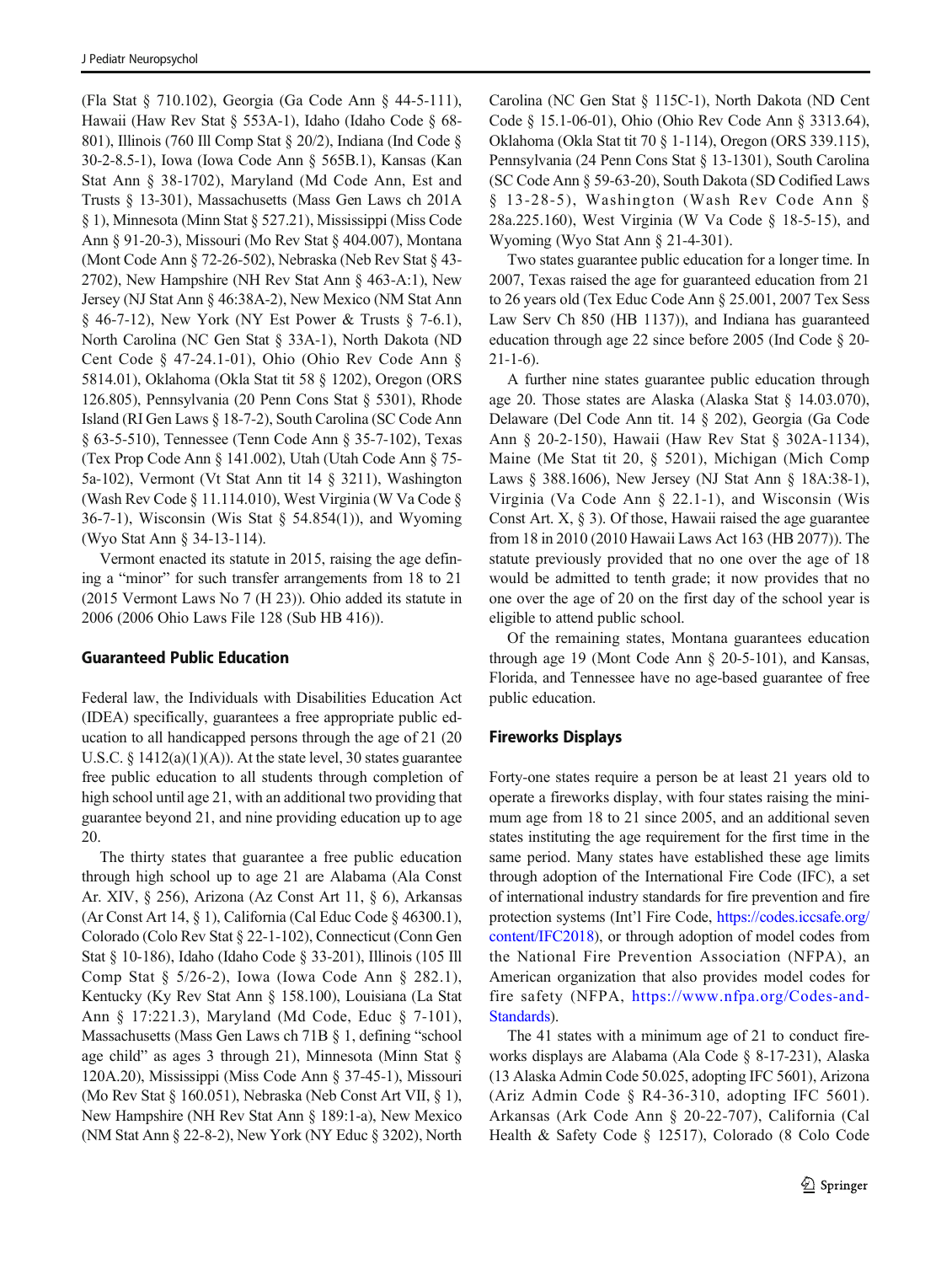Regs 1507-101:3, adopting NFPA 1123), Delaware (1 Del Admin Code 704-2-5.0), Florida (Fla Stat § 791.012 (NFPA 1123)), Georgia (Ga Comp R & Regs 120-3-22-.07, adopting NFPA 1123), Hawaii (Haw Code R § 12-58-1), Idaho (Idaho Admin Code r 18.01.50.041 (IFC 5601.4)), Illinois (225 Ill Comp Stat § 227/35), Indiana (675 Ind Admin Code 22-2.2- 26), Kansas (Kan Stat Ann § 31-503), Louisiana (La Stat Ann § 51:655), Maine (Me Stat tit 8, § 231), Maryland (Md Code Regs 29.06.01.09, adopting NFPA 1123)), Massachusetts (527 Mass Code Regs 1.05, adopting NFPA 1123)), Michigan (Mich Comp Laws § 28.466, adopting NFPA 1123)), Minnesota (Minn Stat § 624.22), Mississippi (Miss Code Ann § 45-13-11, adopting NFPA 1123)), Missouri (11 Mo Code Regs 40-3.010), Nevada (Nev Admin Code § 477.636), New Hampshire (NH Rev Stat Ann § 160-B:6), New Jersey (N.J Admin Code 5:70-3.2, adopting IFC 5601.4)), New Mexico (NM Admin Code 10.25.5, adopting IFC 5601.4)), New York (NY Penal Code § 405.10), North Carolina (NC Gen Stat § 58-82A-10), North Dakota (ND Admin Code 10-07-01-04, adopting NFPA 1123)), Ohio (Ohio Rev Code Ann § 3743.50), Oklahoma (68 Okla Stat tit 68 § 1636), Oregon (OAR 837-012-0780), Pennsylvania (72 Penn Cons Stat § 9402), Rhode Island (450- RI Code R - 00-00-7.1), South Carolina (SC Code Ann Regs 71-8300.2, adopting NFA 1123)), South Dakota (SD Codified Laws § 34- 37-13, adopting NFPA 1123)), Tennessee (Tenn Code Ann § 68-104-208), Utah (Utah Admin Code R710-2-8), Virginia (13 Va Admin Code 5-51-150, adopting IFC 5601.4)), Washington (Wash Admin Code § 212-17-220), and West Virginia (W Va Code R § 103-4-4, adopting NFPA 1123)).

Of the above, Pennsylvania's legislature raised the age from 18 to 21 in 2017 (2017 Pa Legis Serv Act 2017-43 (HB 542)). Alabama, Michigan, and Utah also raised their age requirements from 18 to 21, comparing the current law to its 2005 equivalents (2005 Ala Code § 8-17-211, 2005 Mich Comp Laws 750.243b, 2005 Utah Admin Code R710- 2). The Arizona regulation did not exist in 2005. Kansas had no statute on the subject in 2005, enacting its requirements in 2007 (2007 Kansas Laws Ch 83 (HB 2475)). North Carolina had no age requirement in 2005, adding it in 2010 (2010 North Carolina Laws SL 2010-22 (SB 992)). Washington had no age requirement in 2005 (2005 Wash Admin Code § 212-17-220). Oklahoma also added an age requirement since 2005 (2005 Okla Stat Ann tit 68 § 1629). Rhode Island did not have a regulation governing the activity in 2005. Tennessee enacted its statute for the first time in 2006 (2006 Tennessee Laws Pub Ch 839 (SB 2627)).

States without a 21-year age requirement have not changed their laws since 2005. Connecticut has no age requirement but requires 3 years of experience (Conn Agencies Regs § 29- 357-6b). Iowa, Kentucky, Montana, Vermont, Wisconsin, and Wyoming have no age requirement (Iowa Code Ann § 727.2, Ky Rev Stat Ann § 227.710, Mont Code Ann § 50-37-

107, Vt Stat Ann tit 20 § 3132, Wis Stat § 167.10, Wyo Stat Ann § 35-10-203). Nebraska has an age requirement of 18 (157 Neb Admin Code § 3-003).

## Blasting

"Blasting" is the use of explosives in mining and other professionals that require breaking rocks (Office of Surface Mining Reclamation and Enforcement, [https://www.osmre.](https://www.osmre.gov/resources/blasting.shtm) [gov/resources/blasting.shtm](https://www.osmre.gov/resources/blasting.shtm)). Thirty-two states require a person conducting blasting activity or using explosives be at least 21, with two states raising their age requirements since 2005 and four instituting the age minimum for the first time. Five states require a blaster or explosives user be at least 18, and thirteen have no age requirement. Where a state did not have a regulatory scheme explicitly on blasting activity, its statutory or regulatory requirements for licenses to possess explosives have been substituted.

The states with a minimum age of 21 for a person to engage in blasting or otherwise possess explosives are Alabama (Ala Code § 8-17-243), California (Cal Code Regs tit 8, § 5238), Colorado (7 Colo Code Regs 1101-9:3-3), Connecticut (Conn Agencies Regs § 29-349-205), Delaware (Del Code Ann tit 16 § 7107), Georgia (Ga Comp R & Regs 120-3-10-.05), Hawaii (Haw Code R § 12-58-1 (certificate of fitness for explosives)), Idaho (through adoption of International Fire Code 5601.4, Idaho State Fire Marshall, [https://doi.idaho.gov/sfm/](https://doi.idaho.gov/sfm/Prevention/Statutes) [Prevention/Statutes](https://doi.idaho.gov/sfm/Prevention/Statutes)), Illinois (62 Ill Admin Code 200.98), Indiana (675 Ind Admin Code 26-2-2), Iowa (Iowa Admin Code r 661-235.5(5)), Kansas (Kan Admin Regs 22-4-5), Kentucky (Ky Rev Stat Ann § 351.315), Maryland (Md Code Regs 26.20.22.08), Massachusetts (527 Mass Code Regs 1.05, requirements for certificate of competency for explosives)), Missouri (Mo Rev Stat § 319.306), Nebraska (Neb Rev Stat § 28-1229), Nevada (Nev Admin Code 477. 300, Nevada Blaster Registration Form available at [http://fire.](http://fire.nv.gov/uploadedFiles/firenvgov/content/bureaus/FPL/CertificateofRegistrationApplication-Blasters01282016.pdf) [nv.gov/uploadedFiles/firenvgov/content/bureaus/FPL/](http://fire.nv.gov/uploadedFiles/firenvgov/content/bureaus/FPL/CertificateofRegistrationApplication-Blasters01282016.pdf) [CertificateofRegistrationApplication-Blasters01282016.pdf\)](http://fire.nv.gov/uploadedFiles/firenvgov/content/bureaus/FPL/CertificateofRegistrationApplication-Blasters01282016.pdf), New Hampshire (NH Code R Saf-C 1604.03), New Jersey (NJ Admin Code 12:190–3.6, permit to use explosives)), New York (12 NY Comp Codes R 61-4.4), Oregon (ORS 480.225, certificate of possession of explosives)), Pennsylvania (25 Penn Cons Stat § 210.14), Rhode Island (RI Gen Laws § 23-28.28-5, permit to possess explosives)), South Dakota (License application available at [https://dps.sd.](https://dps.sd.gov/application/files/3315/0159/9737/Application-For-Permit-To-Purchase-Use-Transport-Sell-Or-Manufacture-Explosives.pdf) [gov/application/files/3315/0159/9737/Application-For-](https://dps.sd.gov/application/files/3315/0159/9737/Application-For-Permit-To-Purchase-Use-Transport-Sell-Or-Manufacture-Explosives.pdf)[Permit-To-Purchase-Use-Transport-Sell-Or-Manufacture-](https://dps.sd.gov/application/files/3315/0159/9737/Application-For-Permit-To-Purchase-Use-Transport-Sell-Or-Manufacture-Explosives.pdf)[Explosives.pdf.](https://dps.sd.gov/application/files/3315/0159/9737/Application-For-Permit-To-Purchase-Use-Transport-Sell-Or-Manufacture-Explosives.pdf)), Tennessee (Tenn Code Ann § 68-105- 106(c)), Texas (16 Tex Admin Code § 12.702), Utah (Utah Admin Code R645-105), Virginia (Virginia Fire Prevention Code 5601.4, amended by 13 VAC 5-51-150)), Washington (Wash Admin Code § 70.74.360, license to manufacture or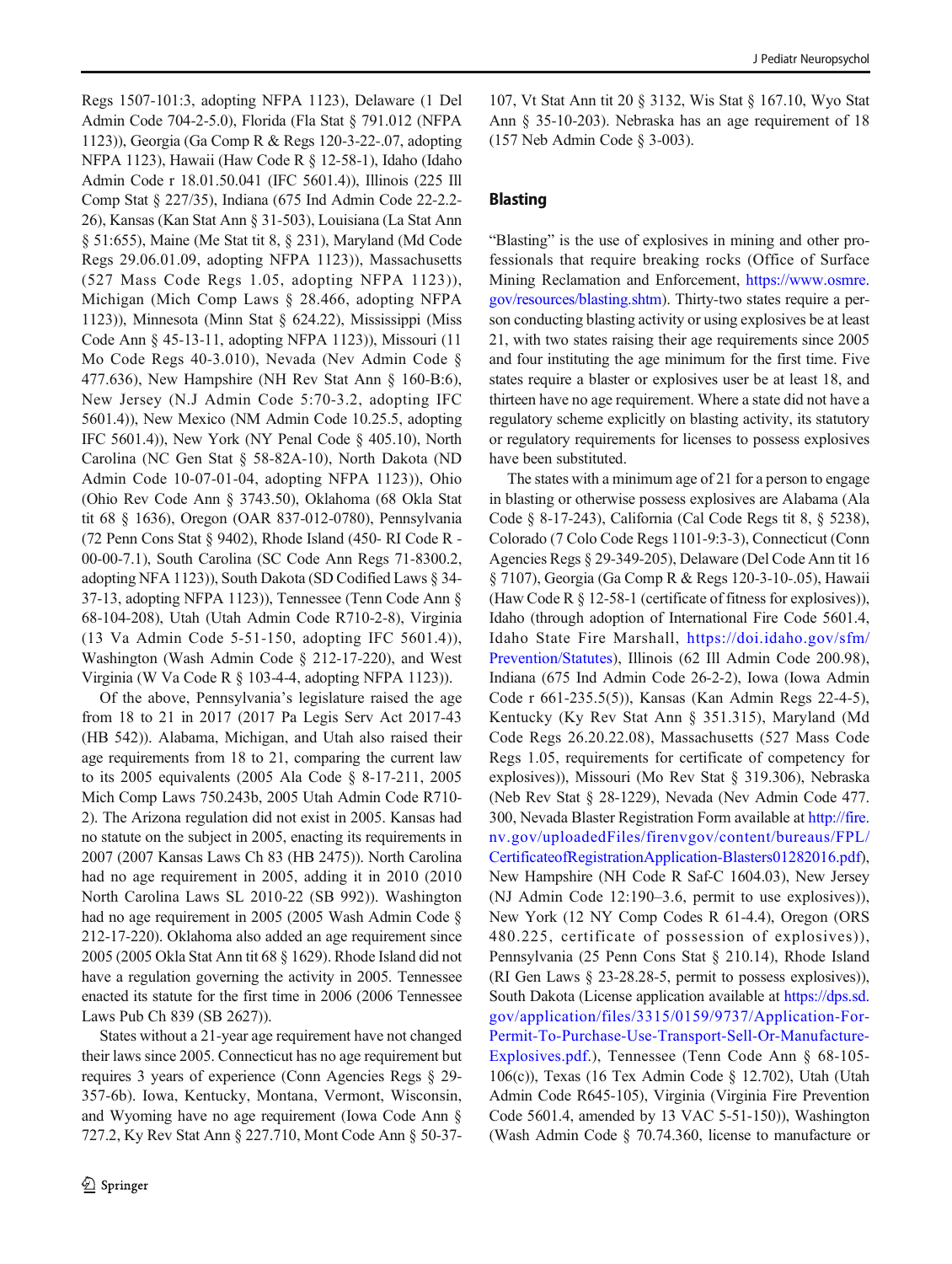possess explosives)), West Virginia (WV Code R § 199-1-4), and Wisconsin (Wis Adm Code § SPS 305.20(2)).

Of the above, Nevada raised its age from 18 to 21, based on a comparison of its current blaster application form and the regulation as it existed in 2005 (2005 Nev Admin Code 477.300). Idaho had no age requirement in 2005 (2005 Idaho Admin Code r 17.08.03.010). Illinois had no age requirement before adding it in 2013 (37 Ill Reg 14090, effective August 26, 2013). Iowa raised its age requirement to apply for a license from 20 to 21: the 2005 Indiana regulation on blasting certification was Ind Admin Code 27-40.82(207), which incorporated by reference 30 CFR § 955.11. Under that regulation, a blaster could apply at 20 and get the certification after reaching 21. Under the current Indiana regulation, an applicant must be 21. West Virginia had no age requirement in 2005 (2005 WV Code R § 199-1-4). Kansas had no regulation or equivalent regulation in 2005.

Five states have a minimum age of 18: Alaska (8 Alaska Admin Code 61.1020), Minnesota (Minn Stat § 299F.77 (explosives license)), Montana (Mont Code Ann § 37-72-301), and Vermont (Vt Stat Ann tit 20 § 3072). Arizona requires a blaster be 18, but that minimum increases to 21 when the blasting is conducted in Pima County (Ariz Admin Code R11-1-271; Ariz Admin Code PCC 8.60.040).

The states with no age minimum to conduct blasting activity are Arkansas (Ark Admin Code 014.06.2-850.15), Florida (Fla Stat § 552.091), Louisiana (La Admin Code tit 43, Pt XV, § 5353), Maine (Me Stat tit 25, § 2473), Michigan (Mich Admin Code R 408.42705), Mississippi (Miss Code Ann § 45-13-101, sale of explosives)), New Mexico (NM Code R 19.8.33.3303), North Carolina (13 NC Admin Code 7F.0704), North Dakota (ND Admin Code 69-05.2-31-03), Ohio (Ohio Admin Code 1501:13-9-10), Oklahoma (Okla Admin Code 460:20-65-6), South Carolina (SC Code Ann Regs 71- 8302.4), and Wyoming (Wyo Stat Ann § 30-2-501). While Wyoming did not add an age requirement for licensing since 2005, it did add a requirement that the blaster have 2 years of experience and be supervised by a 23-year-old (2009 Wyoming Laws Ch 137 (SF 101)). Ohio also requires 2 years of experience (Ohio Admin Code 1501:13-9-10), and New Mexico requires 1 year (NM Code R 19.8.33.3303).

# Emerging Trends

## Law Enforcement

At the federal level, federal law enforcement agencies have required their agents be over the age of 21 since before 2005. Agents of the Federal Bureau of Investigation (FBI) must be at least 23 years old, and agents of the Drug Enforcement Administration (DEA), Secret Service, United States Marshals Service, and Bureau of Alcohol, Tobacco, and

Firearms (ATF) must all be at least 21 years old (Special Agents, [https://www.fbijobs.gov/career-paths/special-agents,](https://www.fbijobs.gov/career-paths/special-agents) Special Agent FAQs, [https://www.dea.gov/special-agent](https://www.dea.gov/special-agent-faqs#heading-0;)[faqs#heading-0;](https://www.dea.gov/special-agent-faqs#heading-0;) Qualifications, Secret Service Careers, <https://careers.secretservice.gov/special-agent/qualifications;> U.S. Marshals Service, Qualifications, [https://www.](https://www.usmarshals.gov/careers/qualifications.html;) [usmarshals.gov/careers/qualifications.html;](https://www.usmarshals.gov/careers/qualifications.html;) Becoming a Special Agent, [https://www.atf.gov/careers/becoming](https://www.atf.gov/careers/becoming-special-agent)[special-agent\)](https://www.atf.gov/careers/becoming-special-agent). Each of these ages is determined by the head of the agency (5 USC  $\S$  3307(d)).

States contain multiple law enforcement agencies. Thirtyfour states require their state troopers or equivalent statewide police officers be at least 21, with one state instituting that age requirement by statute since 2005. An additional six states require state troopers be at least 20 years old, one has a requirement of 19.5 years, and one 19 years. Only four states require a minimum age of 18 years for state troopers, and two states have no age requirement.

In addition, states can implement statutory qualifications for municipal or other law enforcement officers. Some states have created Police Officer Standard and Training (POST) or other administrative bodies who create the standards for qualified police officers throughout the state.

## State Police

Thirty-three states require state police to be at least 21 years old, with one state instituting that age since 2005. An additional six states have a minimum age of 20, one 19.5, and one requires a trooper be at least 19.

The states that require their state police forces be at least 21 years old are Alabama (State of Alabama Personnel Department, ALEA Trooper, Trainee, available at [https://](https://www.personnel.alabama.gov/Documents/Announcements/103514_A.pdf) [www.personnel.alabama.gov/Documents/Announcements/](https://www.personnel.alabama.gov/Documents/Announcements/103514_A.pdf) [103514\\_A.pdf](https://www.personnel.alabama.gov/Documents/Announcements/103514_A.pdf)), Alaska (13 Alaska Admin Code 85.010), Arizona (Ariz Admin Code § R13-4-105), Colorado (Colo Rev Stat § 24-33.5-209), Connecticut (Connecticut State Dept of Emergency Services and Public Protection, Qualifications, available at [https://portal.ct.gov/DESPP/](https://portal.ct.gov/DESPP/Division-of-State-Police/Recruitment-and-Selections/Qualifications) [Division-of-State-Police/Recruitment-and-Selections/](https://portal.ct.gov/DESPP/Division-of-State-Police/Recruitment-and-Selections/Qualifications) [Qualifications](https://portal.ct.gov/DESPP/Division-of-State-Police/Recruitment-and-Selections/Qualifications)), Delaware (Delaware State Police, Qualifications, available at [https://dsp.delaware.gov/](https://dsp.delaware.gov/recruiting-qualifications/) [recruiting-qualifications/](https://dsp.delaware.gov/recruiting-qualifications/)), Georgia (Georgia Dept of Public Safety, Georgia State Patrol–Trooper, available at [https://](https://dps.georgia.gov/georgia-state-patrol-trooper) [dps.georgia.gov/georgia-state-patrol-trooper](https://dps.georgia.gov/georgia-state-patrol-trooper)), Idaho (Idaho Admin Code r 11.11.01.053), Indiana (Indiana State Police, Eligibility and Requirements, available at [https://www.in.gov/](https://www.in.gov/isp/2877.htm) [isp/2877.htm](https://www.in.gov/isp/2877.htm)), Kansas (Kan Stat Ann § 74-2113), Kentucky (502 Ky Admin Regs 45:035), Massachusetts ([Mass.gov,](http://mass.gov) Eligibility to become a State Trooper, available at [https://](https://www.mass.gov/service-details/eligibility-to-become-a-state-trooper) [www.mass.gov/service-details/eligibility-to-become-a-state](https://www.mass.gov/service-details/eligibility-to-become-a-state-trooper)[trooper](https://www.mass.gov/service-details/eligibility-to-become-a-state-trooper)), Michigan (Mich Comp Laws § 28.4), Mississippi (Miss Code Ann § 45-3-9), Missouri (Mo Rev Stat § 43.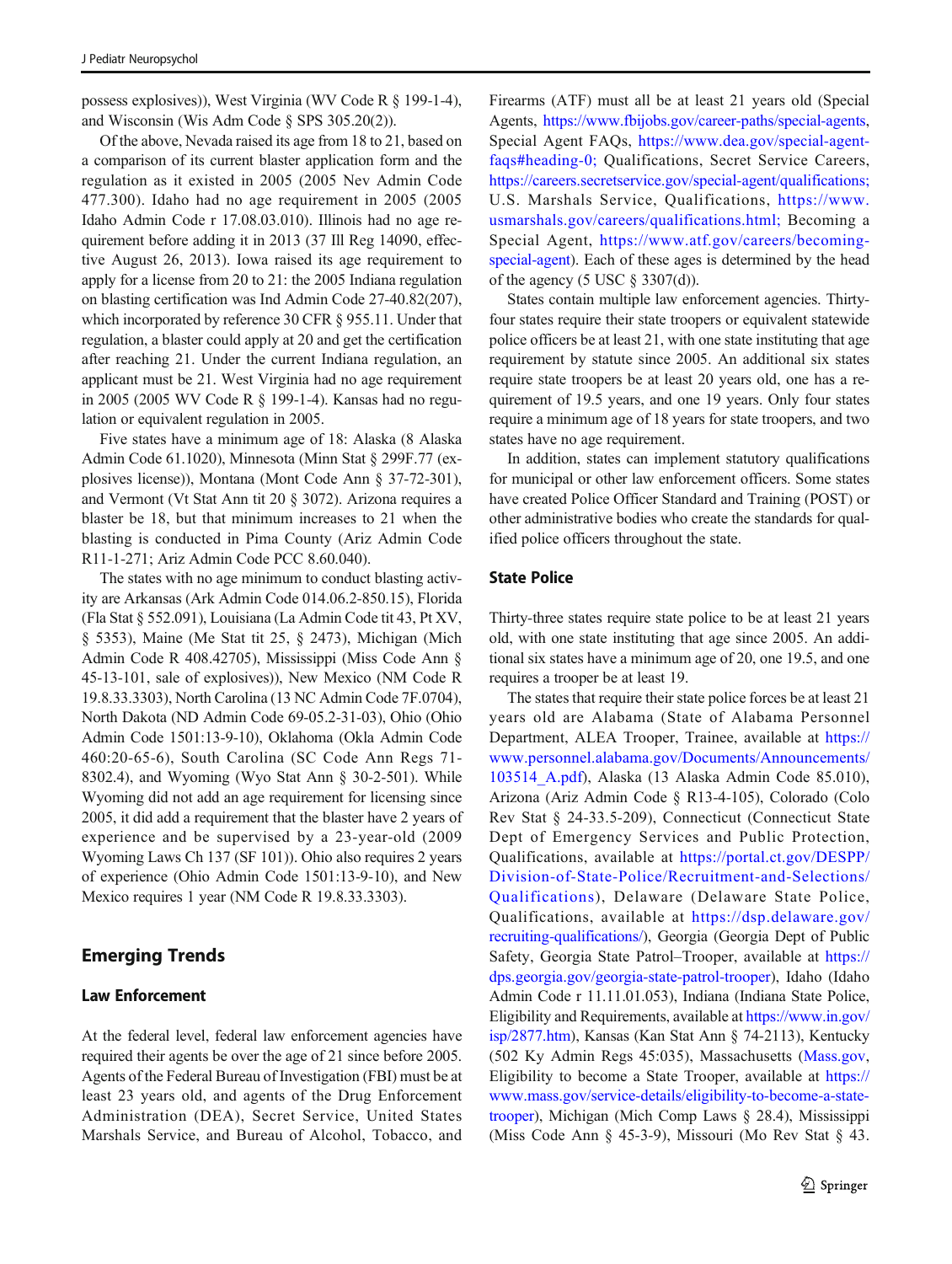060), Nebraska (Job Opportunities, [https://www.](https://www.governmentjobs.com/careers/nebraska?keywords=trooper) [governmentjobs.com/careers/nebraska?keywords=trooper](https://www.governmentjobs.com/careers/nebraska?keywords=trooper)), Nevada (Nevada Dept of Public Safety, Criteria, available at <https://dps.nv.gov/hr/All/employment/Criteria/>), New Hampshire (NH Rev Stat Ann § 106-B:20), New Jersey (New Jersey State Police, Minimum Qualifications / Disqualifiers, available at [https://www.njsp.org/recruiting/](https://www.njsp.org/recruiting/minimum-qualifications.shtml) [minimum-qualifications.shtml\)](https://www.njsp.org/recruiting/minimum-qualifications.shtml), New Mexico (New Mexico State Police, Qualifications, available at [https://www.nmsp.](https://www.nmsp.com/index.php/recruiting/qualifications-and-selection-process) [com/index.php/recruiting/qualifications-and-selection](https://www.nmsp.com/index.php/recruiting/qualifications-and-selection-process)[process\)](https://www.nmsp.com/index.php/recruiting/qualifications-and-selection-process), New York (NY Exec Law § 215), North Carolina (NC Gen Stat § 20-185), Ohio (Ohio Rev Code Ann § 5503. 01), Oklahoma (Oklahoma Highway Patrol, Recruiting, available at <http://www.ohptroopers.com/recruiting.html>), Oregon (Oregon State Police, Become an OSP Trooper, available at [https://www.oregon.gov/osp/jobs/pages/](https://www.oregon.gov/osp/jobs/pages/Become-a-trooper.aspx) [Become-a-trooper.aspx](https://www.oregon.gov/osp/jobs/pages/Become-a-trooper.aspx)), Pennsylvania (71 Penn Cons Stat § 1193), South Carolina (South Carolina Dept of Public Safety, Highway Patrol Careers, available at [https://scdps.sc.gov/](https://scdps.sc.gov/careers/sctrooper) [careers/sctrooper\)](https://scdps.sc.gov/careers/sctrooper), South Dakota (South Dakota Dept of Public Safety, Highway Patrol Requirements, available at [https://dps.sd.gov/safety-enforcement/highway-patrol/](https://dps.sd.gov/safety-enforcement/highway-patrol/careers/requirements) [careers/requirements\)](https://dps.sd.gov/safety-enforcement/highway-patrol/careers/requirements), Tennessee (Tennessee Dept of Safety & Homeland Security, Qualifications, available at [https://](https://www.tn.gov/safety/tnhp/trpschool/trpqualifications.html) [www.tn.gov/safety/tnhp/trpschool/trpqualifications.html](https://www.tn.gov/safety/tnhp/trpschool/trpqualifications.html)), Texas (Texas Dept of Public Safety, Age and Basic Requirements for Trooper, available at [https://www.dps.](https://www.dps.texas.gov/trainingAcademy/recruiting/requirements/ageBasic.htm) [texas.gov/trainingAcademy/recruiting/requirements/](https://www.dps.texas.gov/trainingAcademy/recruiting/requirements/ageBasic.htm) [ageBasic.htm\)](https://www.dps.texas.gov/trainingAcademy/recruiting/requirements/ageBasic.htm), Utah (Utah Dept of Public Safety–Highway Patrol, Minimum Qualifications, available at [https://](https://highwaypatrol.utah.gov/join-uhp-becoming-a-trooper/minimum-qualifications-uhp/) [highwaypatrol.utah.gov/join-uhp-becoming-a-trooper/](https://highwaypatrol.utah.gov/join-uhp-becoming-a-trooper/minimum-qualifications-uhp/) [minimum-qualifications-uhp/\)](https://highwaypatrol.utah.gov/join-uhp-becoming-a-trooper/minimum-qualifications-uhp/), Virginia (Virginia State Police, Employment–Recruitment–Duties of a Trooper, available at [https://www.vsp.virginia.gov/Employment\\_](https://www.vsp.virginia.gov/Employment_Trooper_Recruitment_Ad.shtm) [Trooper\\_Recruitment\\_Ad.shtm\)](https://www.vsp.virginia.gov/Employment_Trooper_Recruitment_Ad.shtm), West Virginia (W Va Code § 5-2-7), and Wyoming (Wyoming Highway Patrol, Requirements, available at [http://www.whp.dot.state.wy.us/](http://www.whp.dot.state.wy.us/home/trooper%2D%2Dcareersrecruiting/requirements.html) [home/trooper%2D%2Dcareersrecruiting/requirements.html\)](http://www.whp.dot.state.wy.us/home/trooper%2D%2Dcareersrecruiting/requirements.html).

Of those, North Carolina instituted the age requirement in 2013, having previously not had any statutory age requirement (2013 North Carolina Laws SL 2013-289 (HB 362)).

The six states who require state police be at least 20 years old are California (California Highway Patrol, Minimum Requirements–Officer, available at [https://www.chp.ca.gov/](https://www.chp.ca.gov/chp-careers/officer/why-become-a-chp-officer/minimum-requirements-officer) [chp-careers/officer/why-become-a-chp-officer/minimum](https://www.chp.ca.gov/chp-careers/officer/why-become-a-chp-officer/minimum-requirements-officer)[requirements-officer](https://www.chp.ca.gov/chp-careers/officer/why-become-a-chp-officer/minimum-requirements-officer)), Illinois (Illinois State Police Merit Board, Pre-Employment Requirements, available at [https://](https://www.illinoistrooper.com/recruitment/pre-employment-requirements/) [www.illinoistrooper.com/recruitment/pre-employment](https://www.illinoistrooper.com/recruitment/pre-employment-requirements/)[requirements/\)](https://www.illinoistrooper.com/recruitment/pre-employment-requirements/), Louisiana (Louisiana State Police, Become a Trooper, available at [http://www.lsp.org/recruit.html\)](http://www.lsp.org/recruit.html), Maine (Maine State Police, Requirements, available at [https://www.](https://www.maine.gov/dps/msp/join/requirements) [maine.gov/dps/msp/join/requirements](https://www.maine.gov/dps/msp/join/requirements)), Maryland (Maryland State Police, State Trooper Minimum Qualifications, available at [https://mdsp.maryland.gov/Careers/Pages/](https://mdsp.maryland.gov/Careers/Pages/QualificationsTrooper.aspx) [QualificationsTrooper.aspx.](https://mdsp.maryland.gov/Careers/Pages/QualificationsTrooper.aspx)), and Vermont (Vermont State Police, Eligibility and Basic Requirements, available at [https://vsp.vermont.gov/employment/requirements\)](https://vsp.vermont.gov/employment/requirements).

Washington requires state police be at least 19.5 years old (Washington State Patrol, Be a Trooper, available at [http://](http://www.wsp.wa.gov/be-a-trooper/) [www.wsp.wa.gov/be-a-trooper/](http://www.wsp.wa.gov/be-a-trooper/)), while Florida has an age minimum of 19 (Florida Highway State Patrol, Requirements, available at [https://beatrooper.com/](https://beatrooper.com/requirements/) [requirements/](https://beatrooper.com/requirements/)).

The states with a minimum age of 18 for state police are Iowa (Iowa Dept of Public Safety, State Peace Officer Job Opportunities, available at [http://www.dps.state.ia.us/jobs/](http://www.dps.state.ia.us/jobs/MinimumQualifications_T.shtml) [MinimumQualifications\\_T.shtml](http://www.dps.state.ia.us/jobs/MinimumQualifications_T.shtml)), Montana (Mont Admin R 23.13.201), Rhode Island (Rhode Island State Police, Minimum Qualifications, available at [http://risp.ri.gov/](http://risp.ri.gov/academy/qualifications.php) [academy/qualifications.php\)](http://risp.ri.gov/academy/qualifications.php), and Wisconsin (State of Wisconsin Department of Transportation, State Patrol Trooper/Inspector Jobs, available at [https://wisconsindot.](https://wisconsindot.gov/Pages/about-wisdot/careers/patrol/default.aspx) [gov/Pages/about-wisdot/careers/patrol/default.aspx](https://wisconsindot.gov/Pages/about-wisdot/careers/patrol/default.aspx)). Further, Minnesota and North Dakota have no age requirement (Minn R 6700.0700, North Dakota State Highway Patrol, Qualifications and Requirements, available at [https://nd.gov/](https://nd.gov/ndhp/careers/qualifications-and-requirements) [ndhp/careers/qualifications-and-requirements\)](https://nd.gov/ndhp/careers/qualifications-and-requirements).

Although Hawaii has no statewide police department, the Hawaii Police Department, which covers the main island of the chain, requires officers to be 21 at the time they begin service (Police Officers, Hawaii Police Department, [https://](https://www.hawaiipolice.com/recruitment/police-officers) [www.hawaiipolice.com/recruitment/police-officers](https://www.hawaiipolice.com/recruitment/police-officers)).

#### Municipal Police or Other Peace Officers

States have generally instituted slightly lower age requirements for municipal police or other statutorily defined "peace officers" than for state police. A majority of states require their police officers be 19 or over, with 24 of those requiring a minimum age of 21, including one state that raised the age from 19 to 21 since 2005.

The twenty-four states that require peace officers or other police be at least 21 years old are Alaska (13 AAC 85.010), Arkansas (Ark Code Ann § 14-51-301), Connecticut (Conn Agencies Regs 7-294e-16), Delaware (1 Del. Admin. Code 801-3.0), Idaho (IDAPA 11.11.01.54), Illinois (20 Ill Comp Stat § 2610/9), Indiana (Ind Code § 36-8-3.5-12), Kansas (K.S.A. 74-5605), Kentucky (KRS § 95.951), Louisiana (La Stat Ann § 11:3520), Maine (Me Stat tit 25, § 2804-G), Maryland (COMAR 12.04.01.04), Massachusetts (Mass Gen Laws ch 31 § 58), Missouri (Mo Rev Stat § 84.570), Nebraska (Neb Rev Stat § 81-1410), Nevada (NAC 289.110), New Jersey (NJ Stat Ann § 40A:14-127), Ohio (Ohio Rev Code Ann § 124.41), Oklahoma (Okla Stat tit 11 § 50-112), Oregon (ORS 181A.395), South Carolina (Code 1976 § 25-9-530, Code 1976 § 59-116-40), South Dakota (SD Admin R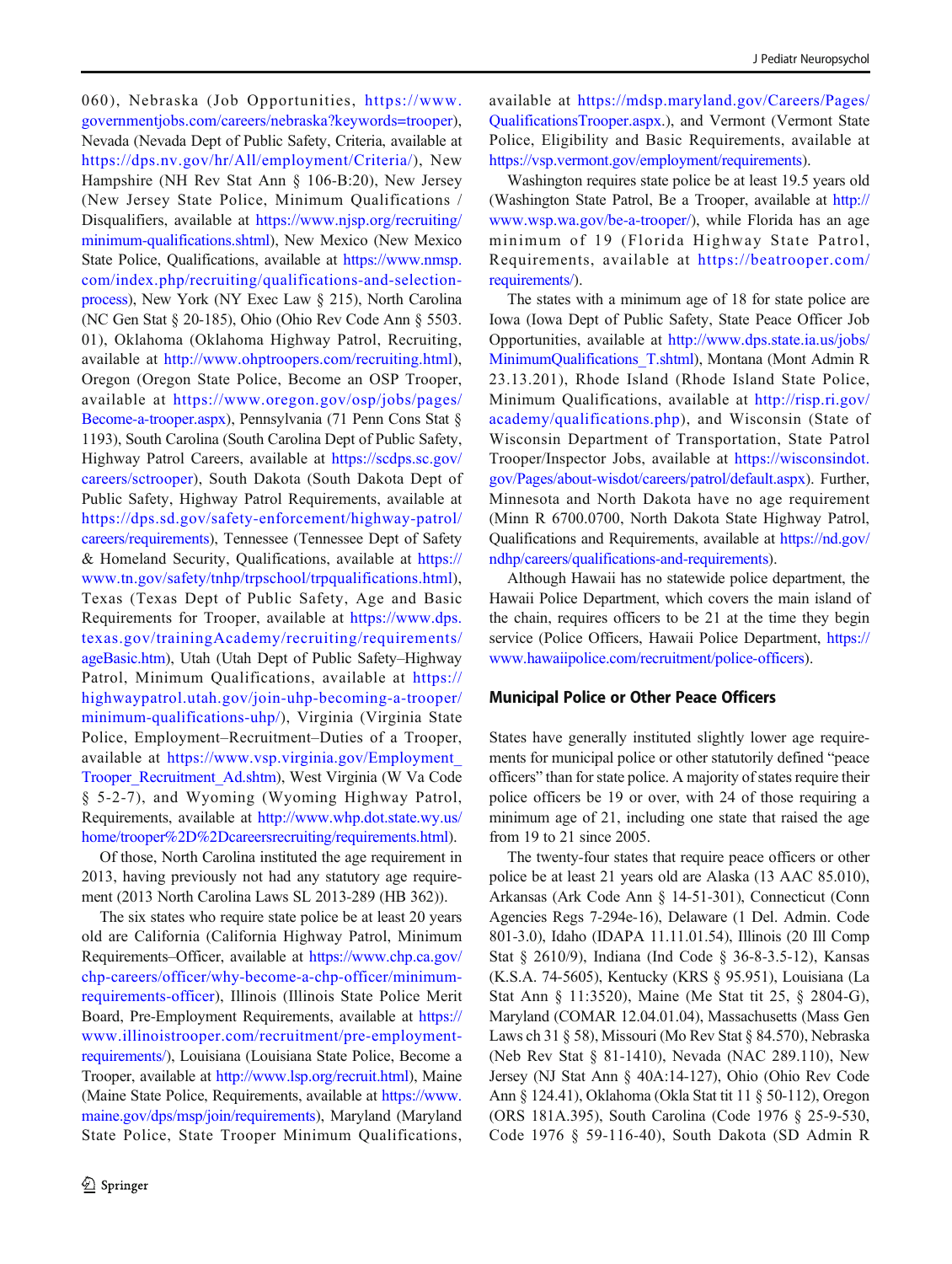2:01:02:01, 2:01:10:02, 2:01:15:01), Texas (Tex Occ Code Ann § 1701.309), and Utah (U.C.A. 1953 § 53-6-203). Washington, D.C., also requires its police officers be 21 or older (DC Mun Regs Tit 6-B § 873).

Of those, Massachusetts raised the age to be a police officer to 21 from 19 in 2016, marking the point when half of the states require a police officer be at least that age (2016 Mass Legis Serv Ch 218 (HB 4565)).

Two states require a local police officer be at least 20 years old: New York (NY Civ Serv § 58) and North Carolina (12 NCAC 9B.0101). Two states require a police officer be at least 19 years old: Alabama (Ala. Code 1975 § 36-21-46) and Florida (F.S.A. § 943.13).

The fourteen states that allow a person to become a police officer at 18 are Arizona (AAC R13-4-202), California (Cal. Gov. Code § 1031), Georgia (Ga. Code Ann., § 35-8-8), Iowa (Iowa Division of Public Safety, Minimum Qualifications, [https://dps.iowa.gov/divisions/administrative-services/dps](https://dps.iowa.gov/divisions/administrative-services/dps-careers/minimum-quals)[careers/minimum-quals\)](https://dps.iowa.gov/divisions/administrative-services/dps-careers/minimum-quals), Michigan (Michigan Commission on Law Enforcement Standards, [https://www.michigan.gov/](https://www.michigan.gov/mcoles/0) [mcoles/0](https://www.michigan.gov/mcoles/0),4607,7-229-41624-150169–,00.html), Montana (MCA 7-32-303), New Hampshire (NH Police Standards and Training Council, [https://www.pstc.nh.gov/faq/index.](https://www.pstc.nh.gov/faq/index.htm#fitnesstest) [htm#fitnesstest](https://www.pstc.nh.gov/faq/index.htm#fitnesstest)), New Mexico (N. M. S. A. 1978, § 29-7-6), Pennsylvania (16 P.S. § 4510), Tennessee (T. C. A. § 38-8- 106), Vermont (Vt. Admin. Code 6-1-1:16), Virginia (VA Code Ann. § 15.2-1705), West Virginia (W. Va. Code, § 8- 14-12), Wisconsin (Wis. Adm. Code § LES 2.01), and Wyoming (W.S.1977 § 9-1-704).

In 2020, a California legislator introduced a bill that would make the minimum age for a person to be a police officer 25, unless that person had a bachelor's or advanced degree (2020, CA AB 89). The bill is explicitly based on the legislature's previous recognition of neurological research on the brain development of late adolescents and the "understanding that cognitive brain development continues well beyond age 18 and into early adulthood"  $(Id.)$ . The bill applies that scientific understanding to law enforcement officers, who are "required to make split-second decisions to protect the health and safety of the public and address dangerous situations," concluding that "[a] young adult with a still developing brain may struggle during events that require quick decision making and judgments"  $(Id$ ).

States with no specific age requirement or governing law include Hawaii, North Dakota, Minnesota (Minn Rules 6700.0700), and Rhode Island. Washington provides no specified age for officers, prescribing only that the person meet the age requirement of the position applied for (West's RCWA 41.12.070). Colorado also prescribes no minimum age, although the state's Peace Officer Standards and Training site notes that the minimum age for officer positions is "usually" 21 ([https://www.colorado.gov/pacific/post/hiring](https://www.colorado.gov/pacific/post/hiring-requirements)[requirements](https://www.colorado.gov/pacific/post/hiring-requirements)).

#### Private Investigators

Five states will not allow a person to be licensed as a private investigator unless they are at least 25. Seventeen states require a private investigator be at least 21, seventeen states require a private investigator be at least 18, and three states have no age requirement. A final four states have no licensing system for private investigators. Since 2005, one state lowered the age qualification from 21 to 18, two states raised the minimum age from 18 to 21, and two more instituting a 21-year age requirement for the first time. Thus, the overall trend in requirements for private investigator licensing across the states is in favor of an at least 21 age requirement.

The states that require a private investigator to be at least 25 years old are Connecticut (Conn Gen Stat § 29-154a), Maryland (Md Code Ann, Bus Occ & Prof § 13-302), Michigan (Mich Comp Laws § 338.826), New Jersey (NJ Stat Ann § 45:19-12), New York (NY Gen Bus Law § 74), and Pennsylvania (22 Penn Cons Stat § 16).

The states with a minimum age of 21 are Alabama (Ala Code §§ 34-25B-12, 34-25B-27), Arizona (Ariz Rev Stat Ann § 32-2422), Colorado (Colo Rev Stat § 12-58.5-106), Delaware (Del Code Ann tit. 24 § 1316), Illinois (225 Ill Comp Stat § 447/15-10), Indiana (Ind Code § 25-30-1-8), Kansas (Kan Stat Ann § 75-7b04), Kentucky (Ky Rev Stat Ann § 329A.035), Maine (Me Stat tit 32, § 8105), Missouri (Mo Rev Stat § 324.1116), Montana (Mont Code Ann § 37- 60-303(3)), Nebraska (Neb Rev Stat § 71-3205), Nevada (Nev Rev Stat § 648.110), New Mexico (NM Stat Ann § 61-27B-7), South Carolina (SC Code Ann § 40-18-70), Tennessee (Tenn Code Ann § 62-26-207), and Utah (Utah Code Ann § 53-9-108).

Of those states, Maine raised the age from 18 to 21 in 2011 (2011 Me Legis Serv Ch 366 (HP 1148) (LD 1563)), and New Mexico raised the age from 18 to 21 in 2007 (2007 New Mexico Laws Ch 115 (SB 621)). Alabama instituted an age of 21 in 2013, having no previous age requirement (2013 Alabama Laws Act 2013-306 (SB 172)). Colorado also instituted an age requirement in 2014 where it previously had none (2014 Colo Legis Serv Ch 389 (SB 14-133)).

The states that require a licensed private investigator be at least 18 are Arkansas (Ark Code Ann § 17-40-306), California (Cal Bus & Prof Code § 7526), Florida (Fla Stat § 493.6106), Georgia (Ga Code Ann § 43-38-6), Hawaii (Haw Rev Stat § 463-6), Iowa (Iowa Code Ann § 80A.4), Louisiana (La Stat Ann § 37:3507), Minnesota (Minn Stat § 326.3382), New Hampshire (NH Rev Stat Ann § 106-F:5), North Carolina (NC Gen Stat § 74C-8), North Dakota (ND Admin Code 93- 02-01.1-01), Oregon (ORS 703.415), Texas (Tex Occ Code Ann § 1702.113), Vermont (Vt Stat Ann tit 26, § 3173), Virginia (6 Va Admin Code 20-174-40), West Virginia (W Va Code § 30-18-2), and Wisconsin (Wis Stat § 440.26). Oklahoma and Washington require a licensed investigator be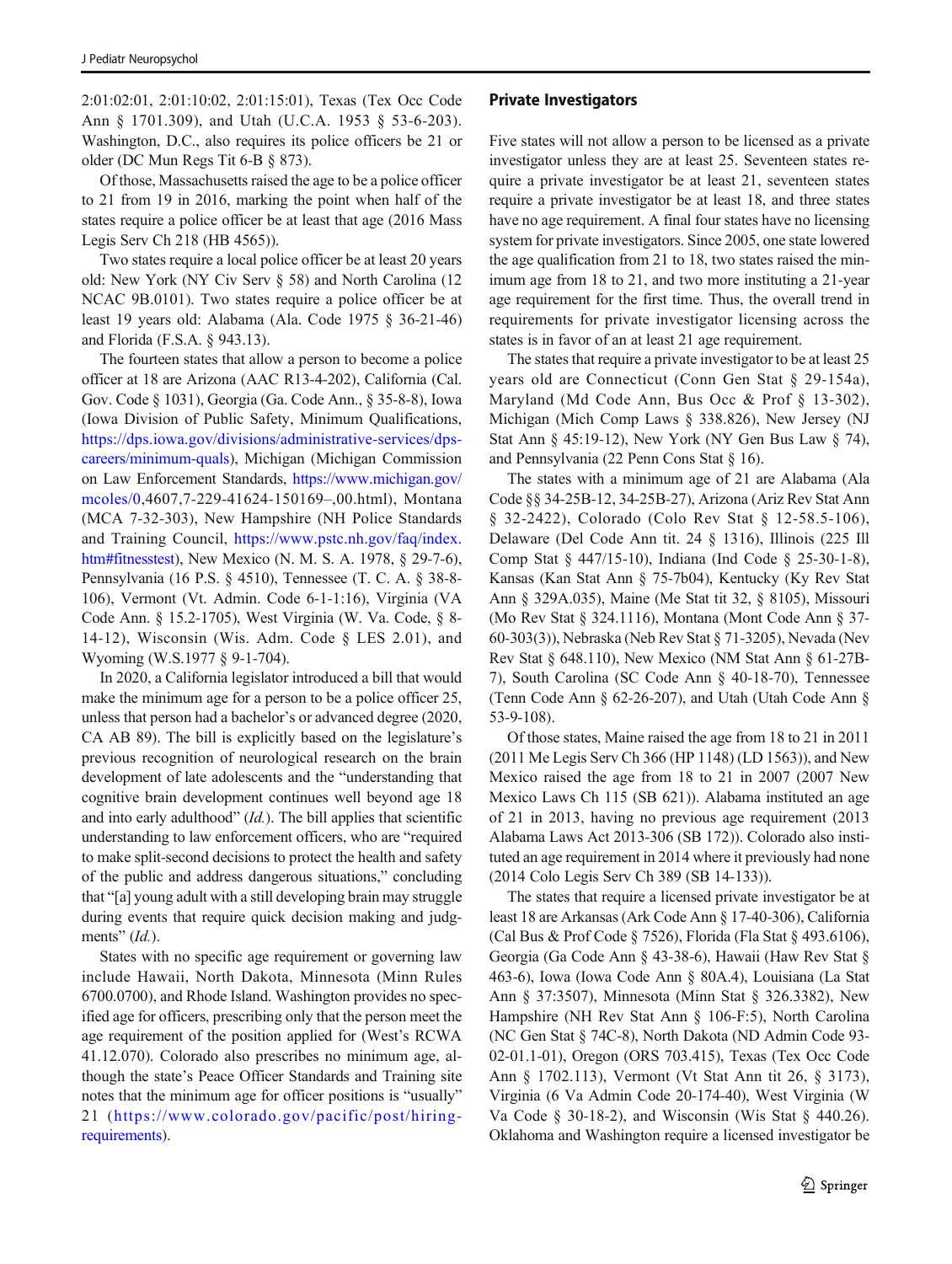18 years old, but 21 if armed (Okla Stat tit 59, § 1750.5, Wash Rev Code § 18.165.030; 18.165.040).

Of the states with a current minimum age of 18, Arkansas is the only to have lowered its age requirement from 21 to 18 since 2005 (2015 Arkansas Laws Act 393 (SB 164)).

Since at least 2005, Massachusetts, Ohio, and Rhode Island have had no age requirement to be licensed as a private investigator (Mass Gen Laws ch 147 § 24, Ohio Rev Code Ann § 4749.03, RI Gen Laws § 5-5-3). Alaska, Idaho, Mississippi, South Dakota, and Wyoming have no licensing scheme for private investigators.

## Firefighters

Like municipal police, requirements to serve as a firefighter are not always codified and are often left to the local municipality. However, seven states have instituted laws requiring firefighters be at least 21, two raising the age since 2005: Arkansas (Ark Code Ann § 14-51-301), Ohio (OH 709.012), Illinois ( 65 Ill Comp Stat § 5/10-2.1-6.3), Indiana (Ind Code § 36-8-3.5-12), Massachusetts (Mass Gen Laws ch 31 § 58), New Jersey (NJ Stat Ann § 40A:14-12), and Kentucky (§ 95.762). Two states raised the age to become a firefighter since 2005. Illinois increased the minimum age to be a firefighter from 18 to 21 in 2011 (2011 Ill Legis Serv PA 97-251 (HB 1576)). Massachusetts raised the age to be a firefighter from 19 to 21 in 2016 (2016 Mass Legis Serv Ch 218 (HB 4565)).

### Firearms

At the federal level, 18 U.S.C. § 822(b) (1) makes it illegal for a licensed importer, manufacturer, dealer, or collector of firearms to sell any ammunition or firearm, excepting shotguns or rifles, to any person under 21. Likewise, federal law requires a person be 21 to obtain a license to import, manufacture, or deal in firearms or ammunition (18 U.S.C. § 923).

This federal limitation on sales does not extend to possession of those firearms by someone under 21. Eleven states have required someone to be 21 to possess a handgun, at least five of them restricting the ownership of any firearm. California makes it illegal for someone under 21 to possess a handgun (Cal Penal Code § 27505). Connecticut also requires someone be 21 to possess any firearm (Conn Gen Stat § 29-36f). Hawaii requires anyone be 21 to purchase and possess firearms (Haw Rev Stat § 134-2). Illinois requires a person be 21 to qualify for a Firearm Owner's Identification Card (430 Ill Comp Stat § 65/4). Iowa also requires a person be 21 to possess a handgun (Iowa Code Ann § 724.22, Iowa Code Ann § 724.15). Maryland requires a person be 21 to apply to own a firearm (Md Code Ann, Pub Safety § 5-118). New Jersey has a minimum age of 21 to possess a handgun (NJ Stat Ann § 2C:58-6.1). New York has a minimum age of 21 to possess a firearm (NY Penal Code § 400.00). Oklahoma and Texas require a person be 21 to have handgun license, covering concealed or unconcealed pistols (Okla Stat tit 21 § 1290.9, Tex Gov't Code Ann § 411.172). Wyoming also requires a person be 21 to possess a handgun (Wyo Stat Ann § 6-8-104).

Two states increased the age to purchase firearms in recent years. In 2018, Vermont instituted a law against selling firearms to anyone under 21 (2018 Vermont Laws No 94 (S 55)). The state had previously outlawed selling a firearm to a person under age 16 (2016 Vt Stat Ann tit 13 § 4007). In 2019, a Washington state ballot initiative raised the age to purchase an "assault rifle" to 21 (Wash Rev Code § 9.41.240, 2019 Wash Legis Serv Ch 3 (IM 1639)). The statute previously only regulated possession of pistols and allows a person between the ages of 18 and 21 to possess a pistol only on his or her property, place of abode, or place of business. Additionally, in 2008, Iowa raised the minimum age to obtain a nonprofessional permit to carry weapons from 18 to 21 (2010 Ia Legis Serv Ch 1178 (SF 2379)). Maryland also instituted stricter gun rules since 2005, including a requirement that one be 21 to inherit a firearm (Md Code Regs 29.03.01.10).

Every state allows the concealed carry of firearms in some form. Thirty of them require a person be 21 in order to carry a concealed firearm, with two of those states instituting the requirement since 2005. Those states are Alaska (Alaska Stat § 18.65.705), Arizona (Ariz Rev Stat Ann § 13-3112), Arkansas (Ark Code Ann § 5-73-309), Colorado (Colo Rev Stat § 18-12- 213), Florida (Fla Stat § 790.06), Georgia (Ga Code Ann § 16- 11-129), Hawaii (Haw Rev Stat § 134-9), Idaho (Idaho Code § 18-3302), Kansas (Kan Stat Ann § 21-6302), Kentucky (Ky Rev Stat Ann § 237.110), Maine (Me Stat tit 25, § 2001-A), Massachusetts (Mass Gen Laws ch 140 § 131(d)(iv)), Michigan (Mich Comp Laws Ann § 28.425b), Minnesota (Minn Stat § 624.714), Mississippi (Miss Code Ann § 45-9- 101), Nebraska (Neb Rev Stat § 69-2433), Nevada (Nev Rev Stat § 202.3657), New Mexico (NM Stat Ann § 29-19-4). North Carolina (NC Gen Stat § 14-415.12), North Dakota (ND Cent Code § 62.1-04-03), Ohio (Ohio Code Ann § 2923.125), Oregon (ORS 166.291), Pennsylvania (18 Penn Cons Stat § 6109(b)), Rhode Island (RI Gen Laws § 11-47-11), South Carolina (SC Code Ann § 23-31-215), Tennessee (Tenn Code Ann § 39-17-1351), Virginia (Va Code Ann § 18.2-308.02), Washington (Wash Rev Code §§ 9.41.070, 9.41.073), West Virginia (W Va Code  $\S$  61-7-4, W Va Code  $\S$  61-7-7), and Wisconsin (Wis Stat  $\S 175.60(a)(3)$ ).

North Dakota added its age minimum of 21 for concealed carry in 2009, having previously had no age requirement (2009 North Dakota Laws Ch 605 (SB 2415)). Likewise, before 2015, Maine did not have an age requirement for carrying a concealed weapon (2015 Me Legis Serv Ch 327 (SP 245) (LD 652)).

### Professional Licensing

States vary in their approaches to professional licensing and the associated age requirements for different jobs. In some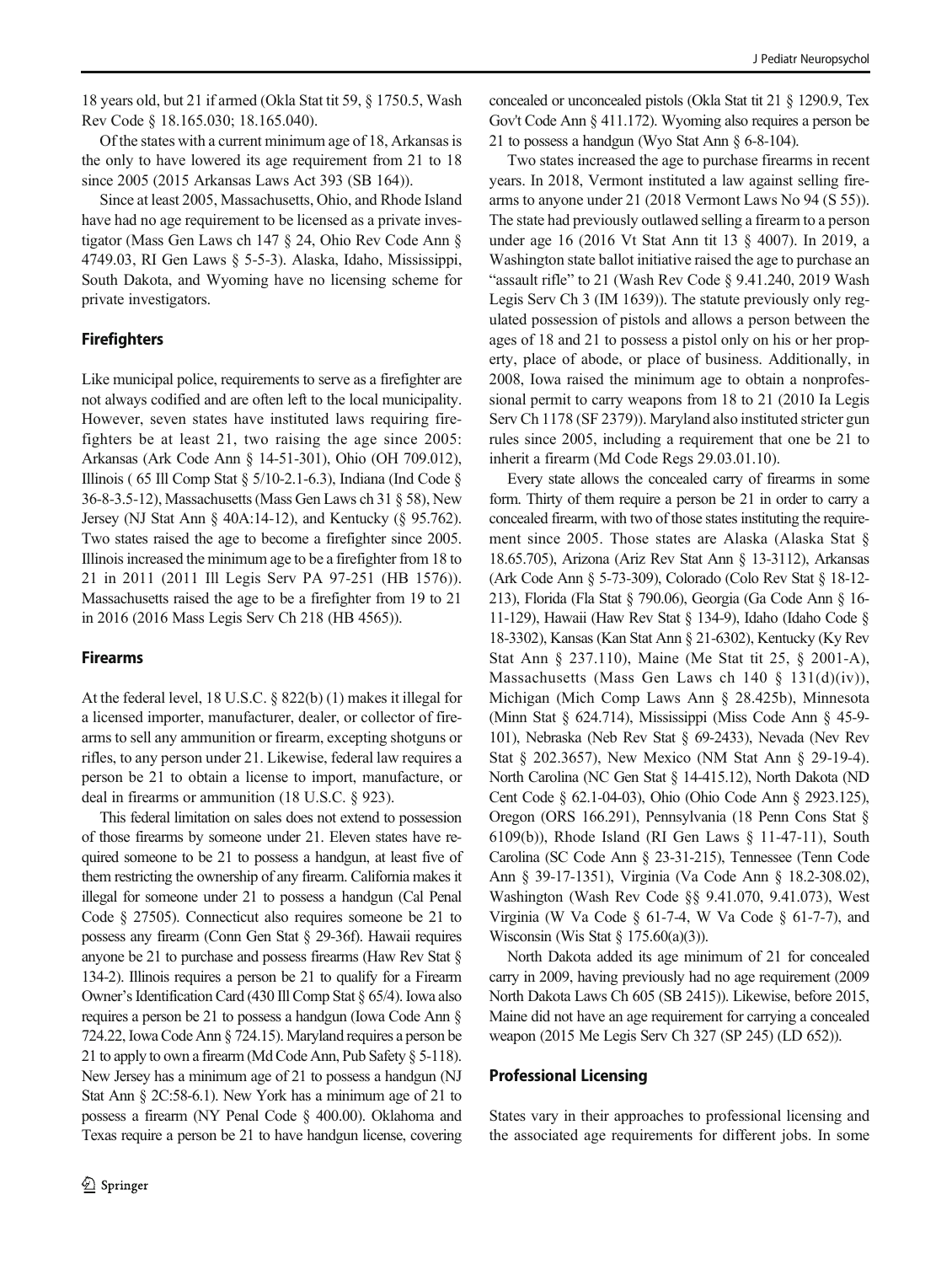fields, age requirements appear redundant. Several states require a person to be 21 to obtain a license as an architect, but given the amount of postgraduate education necessary to become an architect, it would be difficult to achieve before the age of 21 (e.g., Ark Code Ann § 17-15-304, Okla Admin Code 55:10-5-4.1, RI Gen Laws § 5-1-8). Similarly, various states have instituted a minimum age of 21 to practice various types of medicine. For example, Louisiana created a provisional psychologist license in 2014 (La Stat Ann § 37:2356.2, 2014 La Sess Law Serv Act 137 (SB 157)). Other states already had psychology licenses on the books (e.g., Miss Code Ann § 73-31-13, Mo Rev Stat § 337.020, NJ Stat Ann § 45:14B-14, Ohio Rev Code Ann § 4732.10).

Some trends occur within states. New York raised the age to become a licensed physical therapist from 18 to 21 in 2006 (NY Educ Law § 6734, 2006 Sess Law News of NY Ch 298 (S 3169–C)). This brings the license in line with other New York statutes that already required medical professionals be at least 21, such as podiatrists, pharmacists, optometrists, and many others (NY Educ Law § 7004, NY Educ Law § 6805, NY Educ Law § 7104).

Some professions are so specialized that a narrow trend can be determined. One example is "housemoving," a service for physically lifting and moving entire homes. Only three states have housemoving licensure statutes: North Carolina raised the age to become a professional "housemover" from 18 to 21 in 2008 (NC Gen Stat § 20-358, 2008 North Carolina Laws SL 2008-89 (SB 236)); Missouri has required housemovers be 18 since before 2005 (V.A.M.S. 324.706); and South Carolina has a licensure requirement but does not specify any qualifications via statute (Code 1976 § 56-27-20).

#### Polygraph Examiners as Example of Professional Licensing

The variety of state qualifications to be a polygraph examiner demonstrates the different ways age requirements can be codified. Other than listing a specific age, such qualifications may be functionally extant through educational requirements. Maine requires a person to have a college degree or at least 5 years of experience, including 3 years of full-time experience, to be licensed as a polygraph examiner (32 M.R.S.A. § 7382). Those licensing qualifications were introduced in 2013 (2013 Me. Legis. Serv. Ch. 316 (S.P. 480) (L.D. 1373)). Illinois has similar requirements (225 ILCS 430/11).

Nine states have set a minimum age of 21 to be a polygraph examiner, one having raised the age from 18 since 2005: Alabama (Ala.Code 1975 § 34-25-21), Arkansas (Ark Code Ann § 17-39-202), Mississippi (Miss Code Ann § 73-29-13), Tennessee (Tenn Code Ann § 62-27-107), West Virginia (W Va Code § 21-5-5c), North Dakota (NDCC, 43-31-07), Oklahoma (59 Okl.St.Ann. § 1458), South Carolina (Code 1976 § 40-53-70), and West Virginia (W. Va. Code, § 21-55c). Of those, North Dakota raised its age from 18 to 21 in 2011 (2011 North Dakota Laws Ch. 323 (S.B. 2164)).

Nebraska requires a minimum age of 19 for polygraph examiners (Neb.Rev.St. § 81-1916). Five states require a polygraph examiner be 18: Kentucky (KRS § 329.030), Michigan (M.C.L.A. 338.1710), New Mexico (N. M. S. A. 1978, § 61-27B-13), and Oregon (O.R.S. § 703.090). Virginia has a minimum of 18 by regulation (18 VAC 120-30-40). Louisiana requires a polygraph examiner be a high school graduate (LSA-R.S. 37:2838)).

A further three states have no specific age qualification. South Dakota has no age qualification, only requiring that a person complete a 6-week course and be of "good moral character" (SDCL § 36-30-3). Texas, Vermont, and Nevada have similar qualifications (V.T.C.A., Occupations Code § 1703.203, 26 V.S.A. § 2904, N.R.S. 648.183).

#### Other Professional Licensing Examples

There have been scattered trends in states increasing age requirements for licensing in various professions. For example, in 2013, Arkansas raised the age to obtain a license as an electrologist from 18 to 21, but appears to be the only state to have done so (Ark Code Ann § 17-26-315, 2013 Arkansas Laws Act 1216 (HB 1808).

As another example, states have raised or instituted an age requirement of 21 for direct licensed midwives in recent years. Arizona currently has an age requirement of 21, after raising the age from 18 to apply for licensure in 2013 (19 AAR 1805, effective July 1, 2013 (Supp. 13-2)). Indiana instituted a minimum age requirement for being a midwife at 21, having previously had no stated age requirement (Ind Code § 25-23.4-3- 1, compared with 2005 IC 25-23-1-13.1). Other states continue to have an age minimum of 21 prior to 2005, including Florida (West's F.S.A. § 467.003), Louisiana (La Admin Code tit 46, Pt XLV, § 2307), Montana (Montana Reg 37- 27-201), Maryland (MD Code, Health Occ § 8-6C-13), New York (NY Educ Law § 6955), and Washington (Wash Rev Code § 18.50.040).

## Nascent Trends

### Motorcycle Helmets

Recent trends illustrate the ways that legislatures can make use of the neuroscience regarding late adolescents. Nine states require motorcycle riders under 21 to wear a helmet. Those states are Arkansas (Ark Code Ann § 27-20-104), Florida (Flat Stat § 316.211), Kentucky (Ky Rev Stat Ann § 189.285), Michigan (Mich Comp Laws § 257.658), Pennsylvania (75 Penn Cons Stat § 3525), Rhode Island (Required to wear motorcycle helmet if under 21), South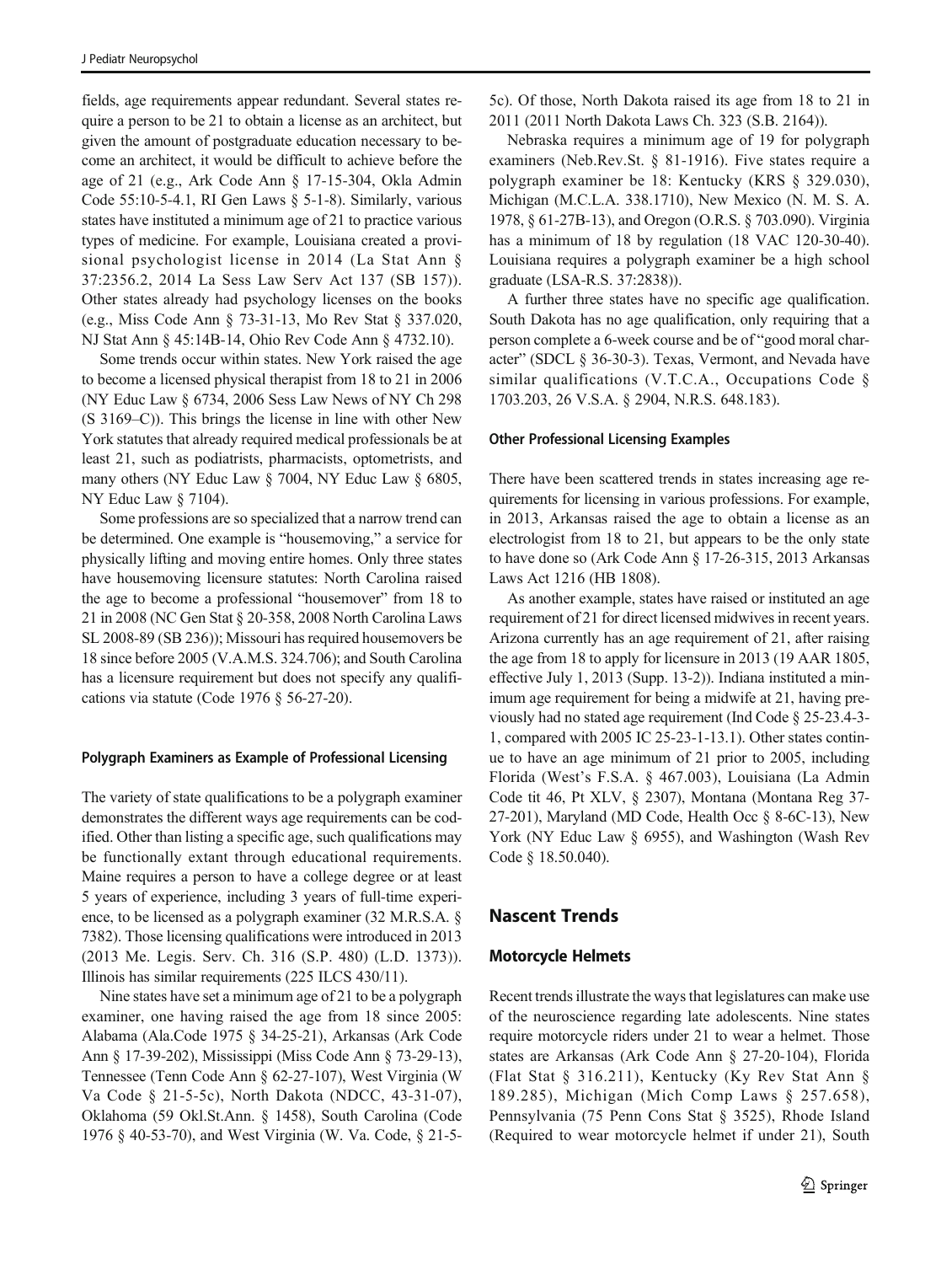Carolina (SC Code Ann § 56-5-3660), Texas (Tex Transp Code Ann § 661.003), and Utah (Utah Code Ann § 41-6a-1505). Missouri also requires riders under 26 to wear a helmet (V.A.M.S. 302.020). It added this age requirement in 2020, changing what was previously a universal helmet requirement (2020 Mo. Legis. Serv. H.B. 1963). In addition to the statutes listed here, 18 states require motorcycle riders to wear helmets at all times (Governor's Highway Safety Association, Motorcyclists, available at [https://www.ghsa.org/state-laws/](https://www.ghsa.org/state-laws/issues/motorcyclists) [issues/motorcyclists](https://www.ghsa.org/state-laws/issues/motorcyclists)).

At least one of the nine states has used neuroscience to judge the age at which a person is mature enough to decide whether to wear a motorcycle helmet. The Utah legislature raised the age at which it is mandatory for motorcycle riders to wear a helmet from 18 to 21 in 2017 (2017 Utah Laws Ch 369 (SB 159)). The bill's only purpose was to raise the age to 21, and the legislators presented extensive testimony about the neuroscientific rationale for increasing the age (Utah Senate, Vote on SB 159 (Feb. 21, 2017); Utah House of Representatives, Vote on SB 159 (March 8, 2017)).

Michigan changed its age requirement for choosing not to wear a helmet to 21 in 2012 (2012 Mich Legis Serv PA 98 (SB 291)). The statute previously required all motorcycle riders to wear helmets, regardless of age.

### Criminal Laws and Juvenile Justice

In addition to developments in minimum age requirements governing those age 21, the years since Roper have seen states raise the age at which juveniles remain within the juvenile criminal court system. In 2019, North Carolina became one of the last states to expand juvenile court jurisdiction to those up to their 18th birthday, up from 16 (Michael Gordon, On Monday, North Carolina becomes last state to prosecute fewer kids as adults, Charlotte Observer (Nov. 28, 2019), at [https://www.charlotteobserver.com/news/local/](https://www.charlotteobserver.com/news/local/article237826124.html) [article237826124.html](https://www.charlotteobserver.com/news/local/article237826124.html)) (2017 North Carolina Laws S.L. 2017-57 (S.B. 257)). Forty-seven states now keep youth in the juvenile system through age 17 (Teigen, Juvenile Age of Jurisdiction and Transfer to Adult Court Laws, National Conference of State Legislatures, [https://www.ncsl.org/](https://www.ncsl.org/research/civil-and-criminal-justice/juvenile-age-of-jurisdiction-and-transfer-to-adult-court-laws.aspx) [research/civil-and-criminal-justice/juvenile-age-of](https://www.ncsl.org/research/civil-and-criminal-justice/juvenile-age-of-jurisdiction-and-transfer-to-adult-court-laws.aspx)[jurisdiction-and-transfer-to-adult-court-laws.aspx](https://www.ncsl.org/research/civil-and-criminal-justice/juvenile-age-of-jurisdiction-and-transfer-to-adult-court-laws.aspx) (July 1, 2020)).

More recent legislation is expanding the legal definition of juveniles even further. In 2018, the Vermont legislature passed a law that gradually expands the jurisdiction of the juvenile court system to include those up to age 20 (2018 Vermont Laws No. 201 (S. 234), modifying VT ST T. 33 § 5203). The Massachusetts legislature is studying similar legislation, which would expand the state's definition of "age of criminal majority" incrementally, eventually retaining late

adolescents in the juvenile system through their twenty-first birthday (Mass SB 825 (2019)).

In some cases, states have amended juvenile criminal laws based on neuroscience about late adolescent brain development. Between 2013 and 2017, the California legislature on three occasions increased the age at which young offenders are entitled to parole hearings for a specified list of crimes, from 18 to 23 to 25, making these changes "in light of scientific evidence that 'certain areas of the brain, particularly those affecting judgment and decision-making, do not develop until the early-to-mid-20s'" (People v. Montelongo, [2020](#page-13-0) p. 13); (2013 Cal. Legis. Serv. Ch. 312 (S.B. 260)); (2015 Cal. Legis. Serv. Ch. 471 (S.B. 261)); 2017 Cal. Legis. Serv. Ch. 684 (S.B. 394)). In 2019, Oregon abolished life without parole sentences for those under 18 at the time of their crime, among other reforms to its juvenile justice system, largely on the basis of contemporary neuroscientific understanding (2019 Oregon Laws Ch. 634 (S.B. 1008)).

States have also instituted various laws that recognize 21 as the dividing line between "youth" and adults in the criminal system. For example, in New York, the law requires that male inmates under 21 be kept in separate correctional facilities from those over 21 (NY Correct Law § 71), and Connecticut places the maximum age for confinement to a youth institution at 21 (Conn Gen Stat § 18-73). Since 2005, some states have amended criminal laws to recognize a dividing line in responsibility between those over and under 21. In Georgia, legislators inserted provisions to give those who commit identity fraud a lesser sentence if they are under 21 (2007 Georgia Laws Act 241 (SB 236)). Illinois enacted a law allowing parole review of prisoners who were under 21 at the time of the commission of their offense (2018 Ill Legis Serv PA 100-1182 (HB 531)). In 2013, Mississippi passed laws that provide different penalties for certain homicide offenses when the perpetrator is under 21 (2013 Miss Laws Ch 379 (SB 2255), and in 2006, for those who commit sex offenses while under 21 (Miss Code Ann § 45-33-47). Between 2012 and 2017, Utah passed several laws providing lesser punishment for offenders under 21 who commit certain sexual offenses (2012 Utah Laws Ch 145 (HB 17), 2016 Utah Laws Ch 372 (HB 179), 2017 Utah Laws Ch 290 (HB 222)).

#### Political Office

While the ages required to serve in each state's legislature have remained static since 2005, the majority of states require a legislator to be 21 or above, and legislatures have resisted attempts to lower the age requirements in recent years. Each state has two chambers in its legislature, with its own senate and either house of representatives or other named body, excepting Nebraska, which has a unicameral legislature. In 32 of the 50 states, one must be at least 21 years old, or even older, to serve in either legislature. An additional two states allow a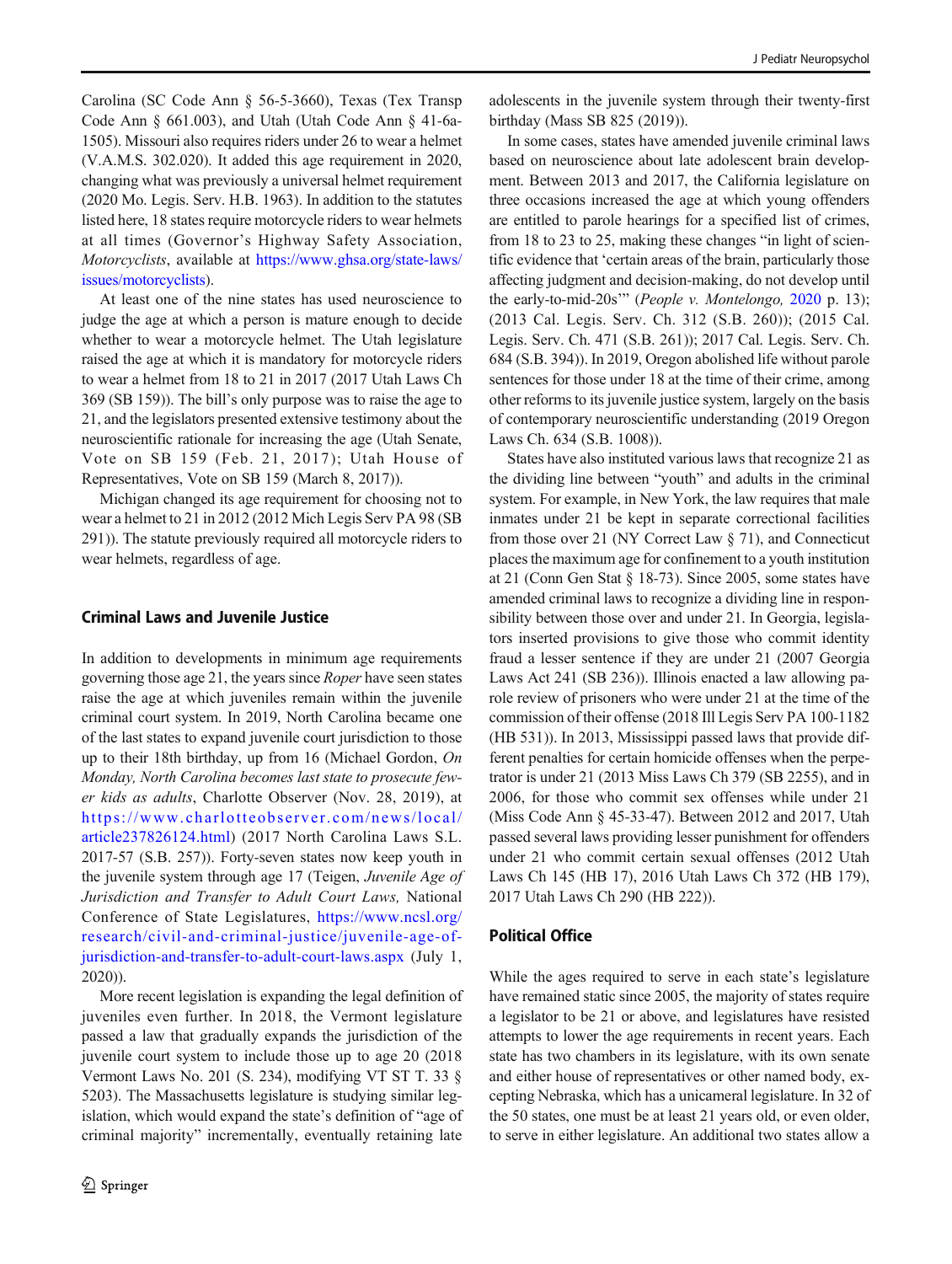representative to be 18 but require an older age to serve in the senate. The remaining 15 states have a minimum age of 18 to serve in either chamber of the legislature, and Vermont has no age requirement (VT Const. CH II, § 13, 18). These age requirements have not changed since 2005, despite attempts in at least two states by a state legislator to reduce the age to qualify for office, and both attempts failed.

The 32 states that set a baseline for legislators to be 21 or even older are Alabama, which requires a senator be 25 and a representative 21 (Ala Const, Art IV § 47); Alaska, requiring a senator be 25 and a representative 21 (AK Const. Art. 2, § 2); Arizona, requiring both senators and representatives to be 25 (A.R.S. Const. Art. 4 Pt. 2 § 2); Arkansas, requiring a senator be 25 and a representative 21 (AR Const. Art. 5,  $\S$  4); Colorado, requiring both senators and representative be 25 (C.R.S.A. Const. Art. 5, § 4); Delaware, requiring a senator be 27 and a representative 24 (Del.C.Ann. Const., Art. 2, § 3); Florida, requiring both senators and representatives be 21 (West's F.S.A. Const. Art. 3 § 15); Georgia, requiring a senator be 25 and a representative 21 (GA Const Art. 3, § 2, ¶ III); Illinois, requiring both senators and representatives be 21(ILCS Const. Art. 4, § 2); Indiana, requiring a senator be 25 and a representative 21 (IN Const. Art. 4, § 7); Iowa, requiring a senator be 25 and a representative 21 (I.C.A. Const. Art. 3, § 4, 5); Kentucky requiring a senator be 30 and a representative 24 (KY Const § 32); Maine, requiring a senator be 25 and a representative 21 (M.R.S.A. Const. Art. 4, Pt. 1, § 4, Pt. 2, § 6); Maryland, requiring a senator be 25 and a delegate 21 (MD Constitution, Art. 3, § 9); Michigan, requiring both senators and representatives be 21 (M.C.L.A. Const. Art. 4, § 7); Minnesota, requiring both senators and representatives be 21 ([https://www.sos.state.mn.us/election](https://www.sos.state.mn.us/election-administration-campaigns/become-a-candidate/candidate-qualifications/)[administration-campaigns/become-a-candidate/candidate](https://www.sos.state.mn.us/election-administration-campaigns/become-a-candidate/candidate-qualifications/)[qualifications/](https://www.sos.state.mn.us/election-administration-campaigns/become-a-candidate/candidate-qualifications/)); Mississippi, requiring senators be 25 and representatives 21 (MS Const. Art. 4, § 41, 42); Missouri, requiring senators be 30 and representatives be 24 (V.A.M. S. Const. Art. 3, § 4, 6); Nebraska, requiring senators in its unicameral legislature be 21 (Ne.Rev.St. CONST. Art. III, § 8); Nevada, requiring both senators and members of its assembly be 21 (NRS 218A.200); New Jersey, requiring senators be 30 and members of the general assembly be 24 (N.J.S.A. Const. Art. 4, § 1, ¶ 2); New Mexico, requiring senators be 25 and representatives be 21 (NM Const. Art. 4, § 3); Oklahoma, requiring senators be 25 and representatives be 21 (OK Const. Art. 5, § 17); Oregon, requiring both senators and representatives be 21 (OR CONST Art. IV, § 8); Pennsylvania, requiring a senator be 25 and a representative 21 (PA Const. Art. 2, § 5); South Carolina, requiring senators be 25 and representatives 21 (S.C. CONST Art. III, § 7); South Dakota, requiring both senators and representatives be 21 (SD Const. Art. 3, § 3); Tennessee, requiring senators be 30 and representative be 21 (TN Const. Art. 2, § 9, 10); Texas, requiring senators be 26 and representatives be 21 (Vernon's Ann. Texas Const. Art. 3, § 6, 7); Utah, requiring both senators and representatives be 25 (U.C.A. 1953, Const. Art. 6, § 5); Virginia, requiring members of either legislative house be at least 21(VA Const. Art. 4, § 4); and Wyoming, requiring a senator be 25 years old and a representative 21 (Const. Art. 3, § 2).

In 2019, an Indiana representative attempted to lower the age to 18 for both chambers. The bill did not make it out of committee (Indiana House Resolution 1, 2020). Likewise, in Nebraska, a legislator introduced a bill to lower the age minimum for legislators to 18 in 2017, but the bill did not become law (2017 Neb LR18CA).

The two states that require a representative to be at least 18 and a senator to be several years older are New Hampshire, which requires a senator be 30 (N.H. Const. Pt. 2, Art. 29) and a representative be 18 (N.H. Const. Pt. 2, Art. 14), and North Carolina, which requires a senator be at least 25 (N.C.G.S.A. Art. II, § 6) and a representative at least 18 (N.C.G.S.A. Art. II, § 7).

The 15 states with a minimum age requirement of 18 for both houses of the legislature are California (Cal.Const. Art. 4, § 2), Connecticut (Senator, 18) (C.G.S.A. Const. Art. 3, § 3, 4), Hawaii (HI Const. Art. 3, § 6), Idaho (ID Const. Art. III, § 6), Kansas (K.S.A. Const. Art. 2, § 4), Louisiana (LSA-Const. Art. 3, § 4), Massachusetts (MA. Const. Pt. 2, C. 1, § 2, Art. 5, ), Montana [\(https://leg.mt.gov/content/About-the-Legislature/](https://leg.mt.gov/content/About-the-Legislature/2019guide-montana-legislature.pdf) [2019guide-montana-legislature.pdf](https://leg.mt.gov/content/About-the-Legislature/2019guide-montana-legislature.pdf)), New York (New York Secretary of State, [https://www.elections.ny.gov/](https://www.elections.ny.gov/RunningOffice.html) [RunningOffice.html](https://www.elections.ny.gov/RunningOffice.html)), North Dakota (NDCC Const. Art. 4, § 5), Ohio (OH Const. Art. II, § 2), Rhode Island (Rhode Island Department of State, [https://vote.sos.ri.gov/Candidates/](https://vote.sos.ri.gov/Candidates/AreYouEligible) [AreYouEligible\)](https://vote.sos.ri.gov/Candidates/AreYouEligible), Washington (West's RCWA Const. Art. 2, § 7), West Virginia (WV Const. Art. 6, § 13), and Wisconsin (W.S.A. Const. Art. 4, § 6).

At the federal level, the required age to serve as the President of the USA is 35 (US Const, Art II, § 1). A United States Senator must be at least 30 (US Const, Art I, § 3), and a United States Representative must be at least 25 (US Const, Art I, § 2). These age requirements have remained the same since the ratification of the Constitution.

# Conclusion

Since the Roper decision in 2005, the federal and state governments have maintained and enacted laws demonstrating a societal consensus that people under 21 need to be protected from their own high-risk behavior; that the public at large needs to be protected from the immaturity and impulsivity of those under age 21; and that those under 21 are in certain contexts considered minors who must be supervised by adults. Thus, persons under 21 are now uniformly prohibited from engaging in high-risk behavior or activities otherwise known